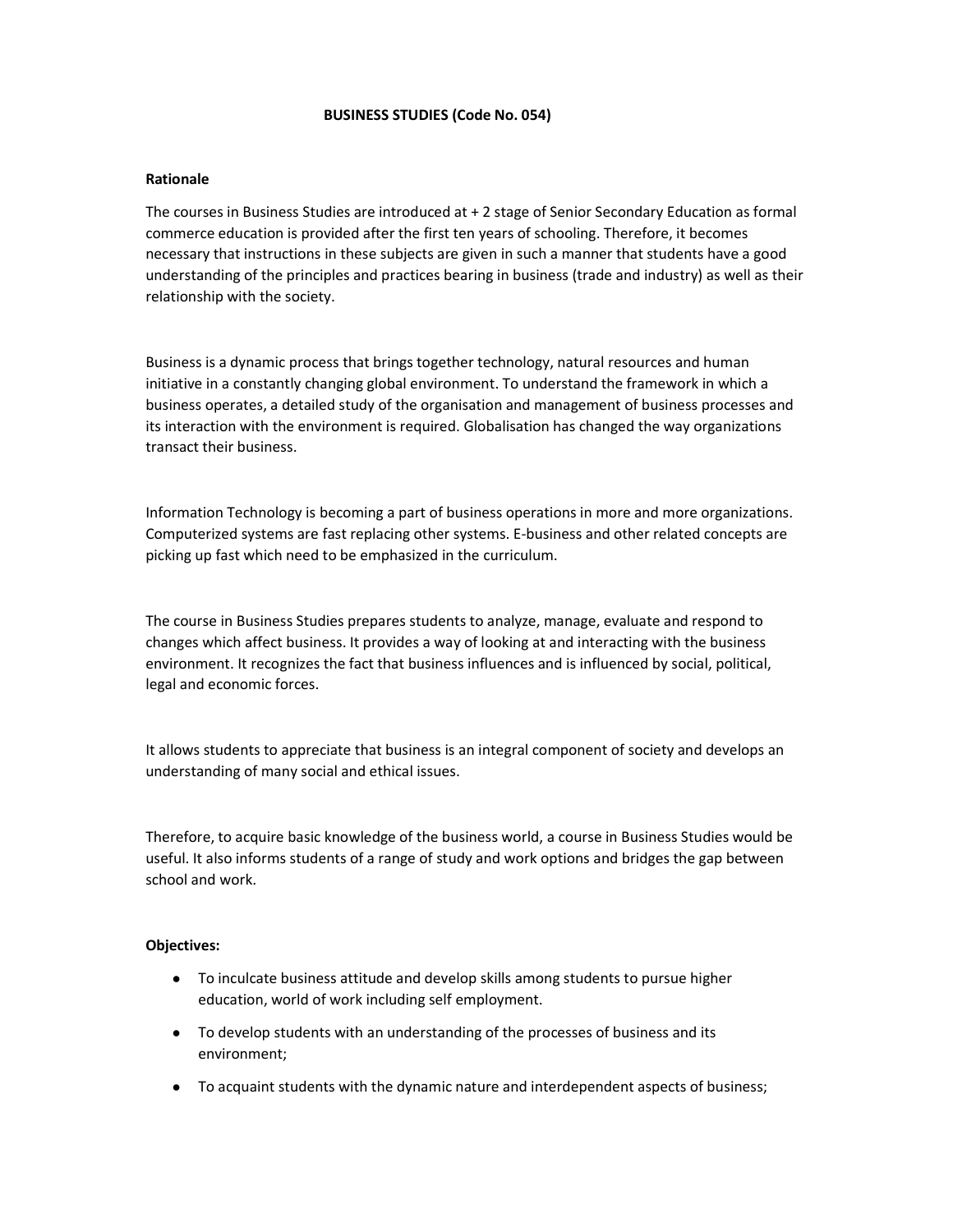- To develop an interest in the theory and practice of business, trade and industry;
- To familiarize students with theoretical foundations of the process of organizing and managing the operations of a business firm;
- To help students appreciate the economic and social significance of business activity and the social cost and benefits arising there from;
- To acquaint students with the practice of managing the operations and resources of business;
- To enable students to act more effectively and responsibly as consumers, employers, employees and citizens;

|              | <b>TERM 1- MCQ BASED QUESTION PAPER</b><br><b>DURATION:90 MINUTES</b><br><b>THEORY - 40 MARKS</b> |                |              |
|--------------|---------------------------------------------------------------------------------------------------|----------------|--------------|
| <b>Units</b> |                                                                                                   | Periods        | <b>Marks</b> |
| Part A       | <b>Foundations of Business</b>                                                                    |                |              |
|              | Evolution and Fundamentals of Business                                                            | 16<br>18<br>20 |              |
|              | Forms of Business Organisations                                                                   |                |              |
|              | Public, Private and Global Enterprises                                                            | 10             | 14           |
|              | <b>Business Services</b>                                                                          | 14             |              |
|              | Emerging Modes of Business                                                                        | 05             | 10           |
|              | Social Responsibility of Business and Business Ethics                                             | 08             |              |
|              | Total                                                                                             | 75             | 40           |
|              | <b>PROJECT WORK (Part-1)</b>                                                                      |                | 10           |

## BUSINESS STUDIES (Code No. 054) CLASS–XI (2021-22) TERM WISE CURRICULUM

Students would prepare only ONE project in the entire academic session, which is divided into 2 terms i.e. Term I and Term II.

### TERM I

### Part A: Foundation of Business

Concept includes meaning and features

### Unit 1: Evolution and Fundamentals of Business

| Content                                                                                                                                                                                                                                                                 | After going through this unit, the student/<br>learner would be able to:                                                                                           |
|-------------------------------------------------------------------------------------------------------------------------------------------------------------------------------------------------------------------------------------------------------------------------|--------------------------------------------------------------------------------------------------------------------------------------------------------------------|
| History of Trade and Commerce in India:<br>Indigenous Banking System, Rise of Intermediaries,<br>Transport, Trading Communities: Merchant<br>Corporations, Major Trade Centers, Major Imports<br>and Exports, Position of Indian Sub-Continent in the<br>World Economy. | To acquaint the History of Trade and<br>$\bullet$<br>Commerce in India                                                                                             |
| Business – meaning and characteristics                                                                                                                                                                                                                                  | Understand the meaning of business with<br>$\bullet$<br>special reference to economic and non-<br>economic activities.<br>Discuss the characteristics of business. |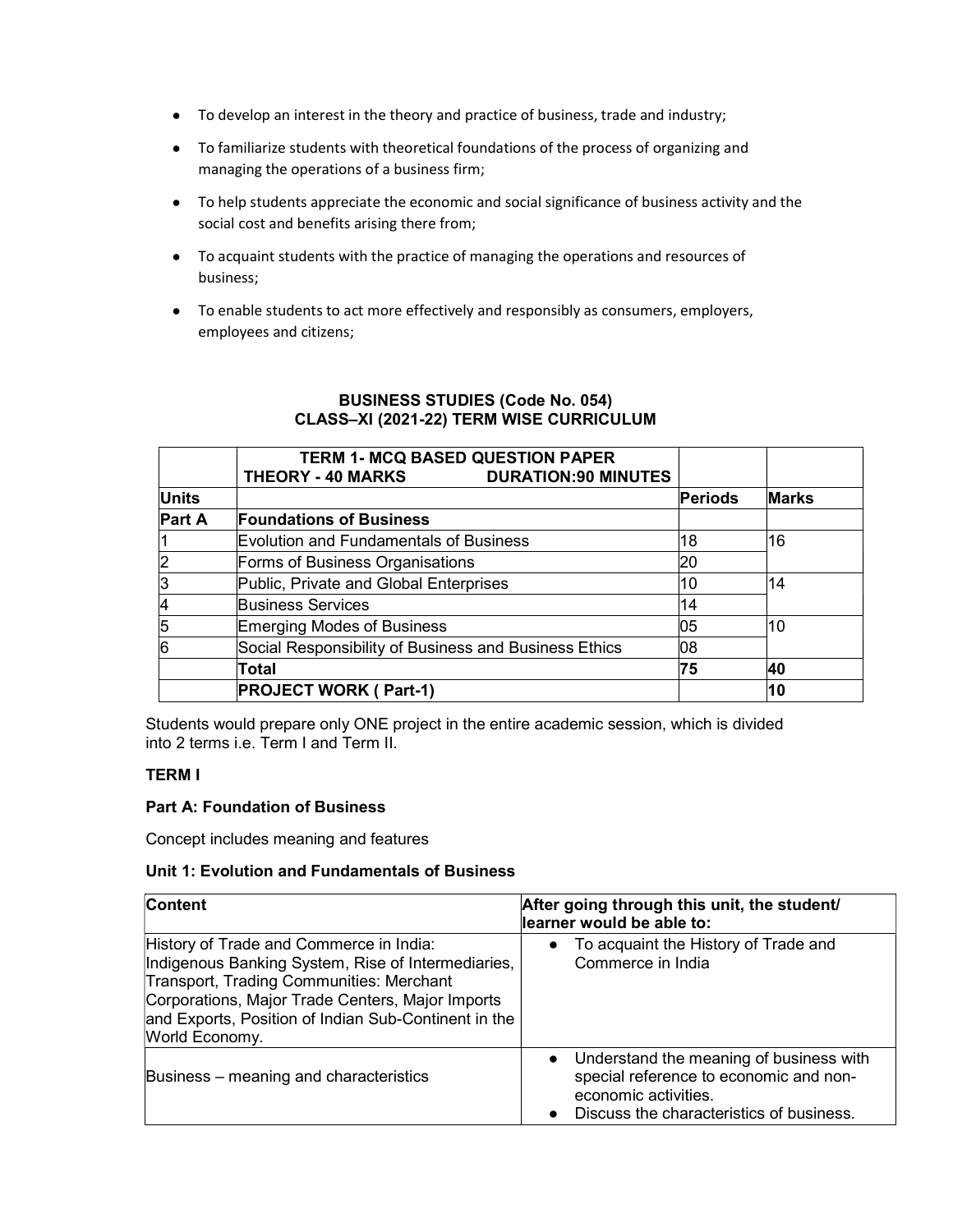| Business, profession and employment-Concept                                                                                                                                                     | Understand the concept of business,<br>$\bullet$<br>profession and employment.<br>Differentiate between business, profession<br>$\bullet$<br>and employment.                                                                                     |
|-------------------------------------------------------------------------------------------------------------------------------------------------------------------------------------------------|--------------------------------------------------------------------------------------------------------------------------------------------------------------------------------------------------------------------------------------------------|
| Objectives of business                                                                                                                                                                          | Appreciate the economic and social<br>$\bullet$<br>objectives of business.<br>Examine the role of profit in business.                                                                                                                            |
| Classification of business activities - Industry and<br>Commerce                                                                                                                                | Understand the broad categories of business<br>$\bullet$<br>activities- industry and commerce.                                                                                                                                                   |
| Industry-types: primary, secondary, tertiary Meaning<br>and subgroups                                                                                                                           | Describe the various types of industries.<br>$\bullet$                                                                                                                                                                                           |
| Commerce-trade: (types-internal, external;<br>wholesale and retail) and auxiliaries to trade;<br>(banking, insurance, transportation, warehousing,<br>communication, and advertising) – meaning | Discuss the meaning of commerce, trade<br>$\bullet$<br>and auxiliaries to trade.<br>Discuss the meaning of different types of<br>$\bullet$<br>trade and auxiliaries to trade.<br>Examine the role of commerce-trade and<br>auxiliaries to trade. |
| Business risk-Concept                                                                                                                                                                           | Understand the concept of risk as a special<br>$\bullet$<br>characteristic of business.<br>Examine the nature and causes of business<br>risks.                                                                                                   |

# Unit 2: Forms of Business organizations

| Sole Proprietorship-Concept, merits and limitations.                                                                                            | List the different forms of business<br>$\bullet$                                                                                                                                                                                                                                                                                                                                                 |
|-------------------------------------------------------------------------------------------------------------------------------------------------|---------------------------------------------------------------------------------------------------------------------------------------------------------------------------------------------------------------------------------------------------------------------------------------------------------------------------------------------------------------------------------------------------|
|                                                                                                                                                 | organizations and understand their meaning.<br>Identify and explain the concept, merits and<br>$\bullet$<br>limitations of Sole Proprietorship.                                                                                                                                                                                                                                                   |
| Partnership-Concept, types, merits and limitation of<br>partnership, registration of a partnership firm,<br>partnership deed. Types of partners | Identify and explain the concept, merits and<br>$\bullet$<br>limitations of a Partnership firm.<br>Understand the types of partnership on the<br>$\bullet$<br>basis of duration and on the basis of liability.<br>State the need for registration of a<br>$\bullet$<br>partnership firm.<br>Discuss types of partners –active, sleeping,<br>$\bullet$<br>secret, nominal and partner by estoppel. |
| Hindu Undivided Family Business: Concept                                                                                                        | Understand the concept of Hindu Undivided<br>$\bullet$<br>Family Business.                                                                                                                                                                                                                                                                                                                        |
| Cooperative Societies-Concept, types, merits, and<br>llimitations.                                                                              | Identify and explain the concept, merits and<br>$\bullet$<br>limitations of Cooperative Societies.<br>Understand the concept of consumers,<br>$\bullet$<br>producers, marketing, farmers, credit and<br>housing co-operatives.                                                                                                                                                                    |
| Company - Concept, merits and limitations; Types:<br>Private, Public and One Person Company -<br>Concept                                        | Identify and explain the concept, merits and<br>$\bullet$<br>limitations.<br>Understand the concept of private and public<br>$\bullet$<br>companies and one person company.<br>Understand the meaning of one person<br>$\bullet$<br>company.<br>Distinguish between a private company and<br>a public company.                                                                                    |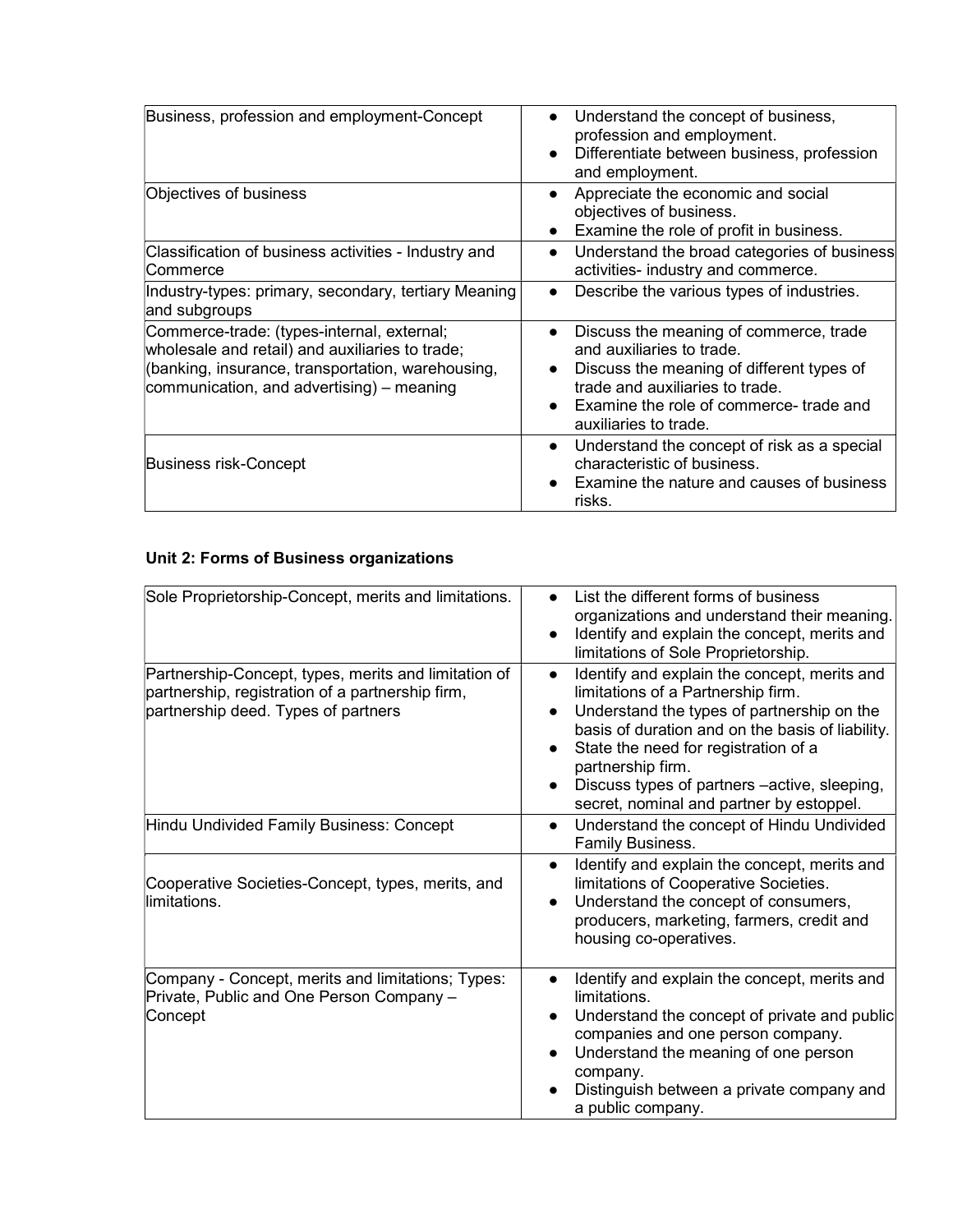| Formation of company - stages, important   | • Highlight the stages in the formation of a |
|--------------------------------------------|----------------------------------------------|
| documents to be used in the formation of a | company.                                     |
| company                                    | Discuss the important documents used in      |
|                                            | the various stages in the formation of a     |
|                                            | company.                                     |

## Unit 3: Public, Private and Global Enterprises

| Public sector and private sector enterprises -<br>Concept | Develop an understanding of Public sector<br>and private sector enterprises |
|-----------------------------------------------------------|-----------------------------------------------------------------------------|
| Forms of public sector enterprises: Departmental          | Identify and explain the features, merits and                               |
| Undertakings, Statutory Corporations and                  | limitations of different forms of public sector                             |
| Government Company.                                       | enterprises                                                                 |

## Unit 4: Business Services

| Business services – meaning and types. Banking:<br>Types of bank accounts - savings, current,<br>recurring, fixed deposit and multiple option deposit<br>account | Understand the meaning and types of<br>$\bullet$<br>business services.<br>Develop an understanding of different types<br>$\bullet$<br>of bank accounts.                                                                                               |
|------------------------------------------------------------------------------------------------------------------------------------------------------------------|-------------------------------------------------------------------------------------------------------------------------------------------------------------------------------------------------------------------------------------------------------|
| Banking services with particular reference to Bank<br>Draft, Bank Overdraft, Cash credit. E-Banking<br>meaning, Types of digital payments                        | Develop an understanding of the different<br>$\bullet$<br>services provided by banks                                                                                                                                                                  |
| Insurance – Principles. Types – life, health, fire and<br>marine insurance-concept                                                                               | Understand Utmost Good Faith, Insurable<br>$\bullet$<br>Interest, Indemnity, Contribution, Doctrine of<br>Subrogation and Causa Proxima as<br>principles of insurance<br>Discuss different types of insurance-life,<br>health, fire, marine insurance |

# Unit 5: Emerging Modes of Business

| E - business: concept, scope and benefits | Give the meaning of e-business.<br>Discuss the scope of e-business.<br>• Appreciate the benefits of e-business<br>Distinguish e-business from traditional<br>business. |
|-------------------------------------------|------------------------------------------------------------------------------------------------------------------------------------------------------------------------|
|-------------------------------------------|------------------------------------------------------------------------------------------------------------------------------------------------------------------------|

# Unit 6: Social Responsibility of Business and Business Ethics

| Concept of social responsibility                                                                | State the concept of social responsibility.                            |
|-------------------------------------------------------------------------------------------------|------------------------------------------------------------------------|
| Case for social responsibility                                                                  | Examine the case for social responsibility.<br>$\bullet$               |
| Responsibility towards owners, investors,<br>consumers, employees, government and<br>community. | Identify social responsibilities towards<br>different interest groups. |
| Role of business in environment protection                                                      | Appreciate the role of business in<br>environment protection.          |

## PROJECT WORK IN BUSINESS STUDIES (ONLY ONE PROJECT): GUIDELINES AS GIVEN IN CLASS XII CURRICULUM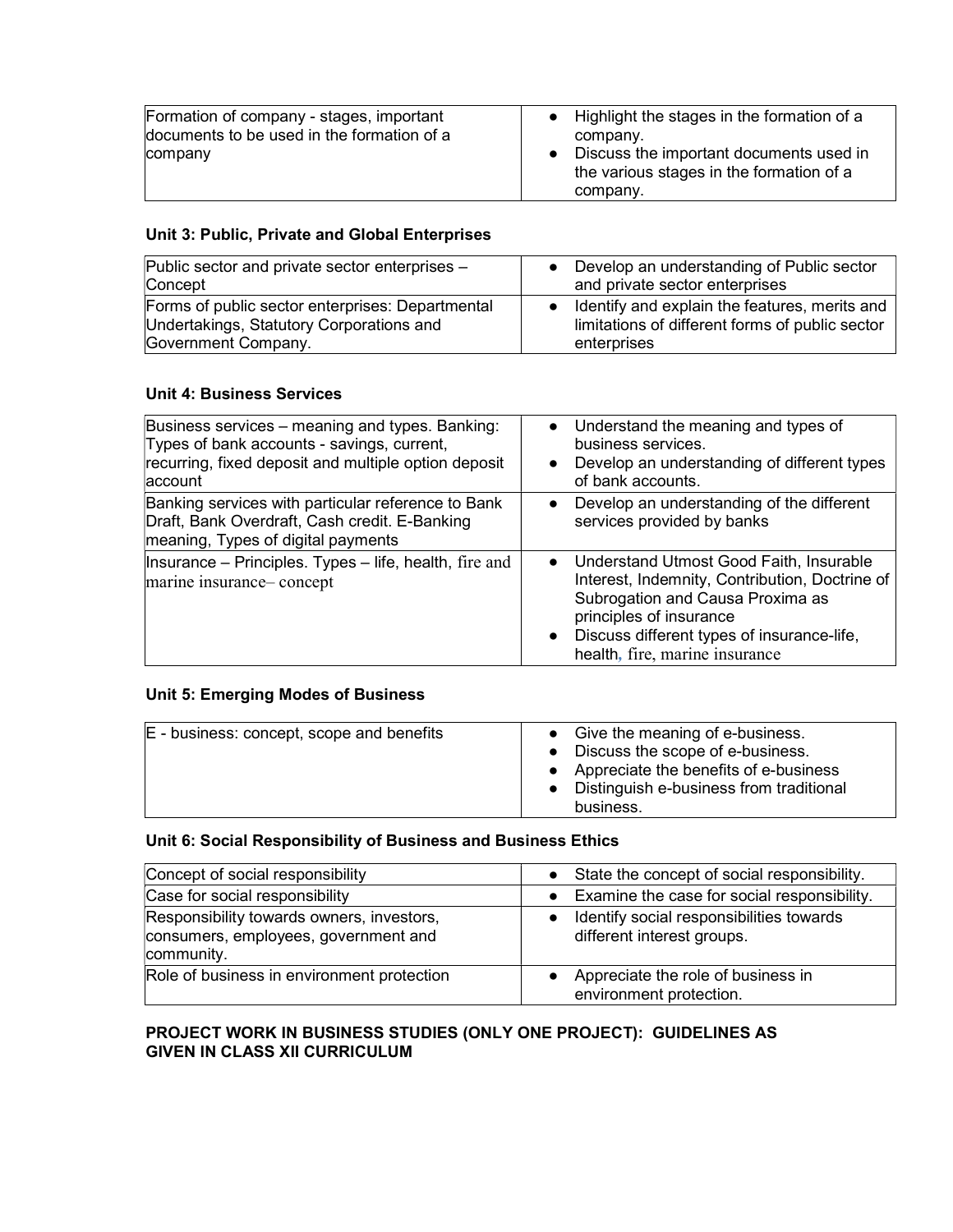# CLASS–XI Code -054 (2021-22) TERM WISE CURRICULUM

|                | <b>TERM-2 SUBJECTIVE QUESTION PAPER</b><br><b>DURATION:- 2 Hrs</b><br>Theory - 40 Marks |                |              |
|----------------|-----------------------------------------------------------------------------------------|----------------|--------------|
|                |                                                                                         |                |              |
| <b>Part B</b>  | <b>Finance and Trade</b>                                                                | <b>PERIODS</b> | <b>MARKS</b> |
|                | Sources of Business Finance                                                             | 28             | 20           |
| 8              | Small Business and Entrepreneurship Development                                         | 16             |              |
| $\overline{9}$ | Internal Trade                                                                          | 22             | 20           |
| 10             | <b>International Business</b>                                                           | 04             |              |
|                | <b>TOTAL</b>                                                                            | 70             | 40           |
|                | <b>PROJECT WORK (PART - 2)</b>                                                          |                | 10           |

# TERM II

## Part B: Finance and Trade

# Unit 7: Sources of Business Finance

| Business finance: Concept and Importance                                                                                                                                                             | State the meaning, nature and importance of<br>$\bullet$<br>business finance.                                                                                                                                                                                                       |
|------------------------------------------------------------------------------------------------------------------------------------------------------------------------------------------------------|-------------------------------------------------------------------------------------------------------------------------------------------------------------------------------------------------------------------------------------------------------------------------------------|
| Owners' funds- equity shares, preferences share,<br>retained earnings, Global Depository receipt (GDR),<br>American Depository Receipt (ADR) and<br>International Depository Receipt (IDR) - concept | Classify the various sources of funds into<br>$\bullet$<br>owners' funds.<br>State the meaning of owners' funds.<br>٠<br>Understand the meaning of Global<br>$\bullet$<br>Depository receipts, American Depository<br>Receipts and International Depository<br>Receipts.            |
| Borrowed funds: debentures and bonds, loan from<br>financial institution and commercial banks, public<br>deposits, trade credit                                                                      | State the meaning of borrowed funds.<br>$\bullet$<br>Discuss the concept of debentures, bonds,<br>$\bullet$<br>loans from financial institutions and<br>commercial banks, public deposits& Trade<br>credit<br>Distinguish between owners' funds and<br>$\bullet$<br>borrowed funds. |

# Unit 8: Small Business and Entrepreneurship Development

| Entrepreneurship Development (ED): Concept and<br>Need. Process of Entrepreneurship Development:<br>Start-up India Scheme, ways to fund startup.<br>Intellectual Property Rights and Entrepreneurship | Understand the concept and need of<br>$\bullet$<br>Entrepreneurship Development (ED),<br><b>Intellectual Property Rights</b><br>Understand the process of Entrepreneurship<br>$\bullet$<br>Development |
|-------------------------------------------------------------------------------------------------------------------------------------------------------------------------------------------------------|--------------------------------------------------------------------------------------------------------------------------------------------------------------------------------------------------------|
| Small scale enterprise - Definition                                                                                                                                                                   | Understand the definition of small<br>enterprises                                                                                                                                                      |
| Role of small business in India with special<br>reference to rural areas                                                                                                                              | Discuss the role of small scale business in<br>India with special reference to rural areas                                                                                                             |
| Government schemes and agencies for small scale                                                                                                                                                       | Appreciate various schemes of NSIC and                                                                                                                                                                 |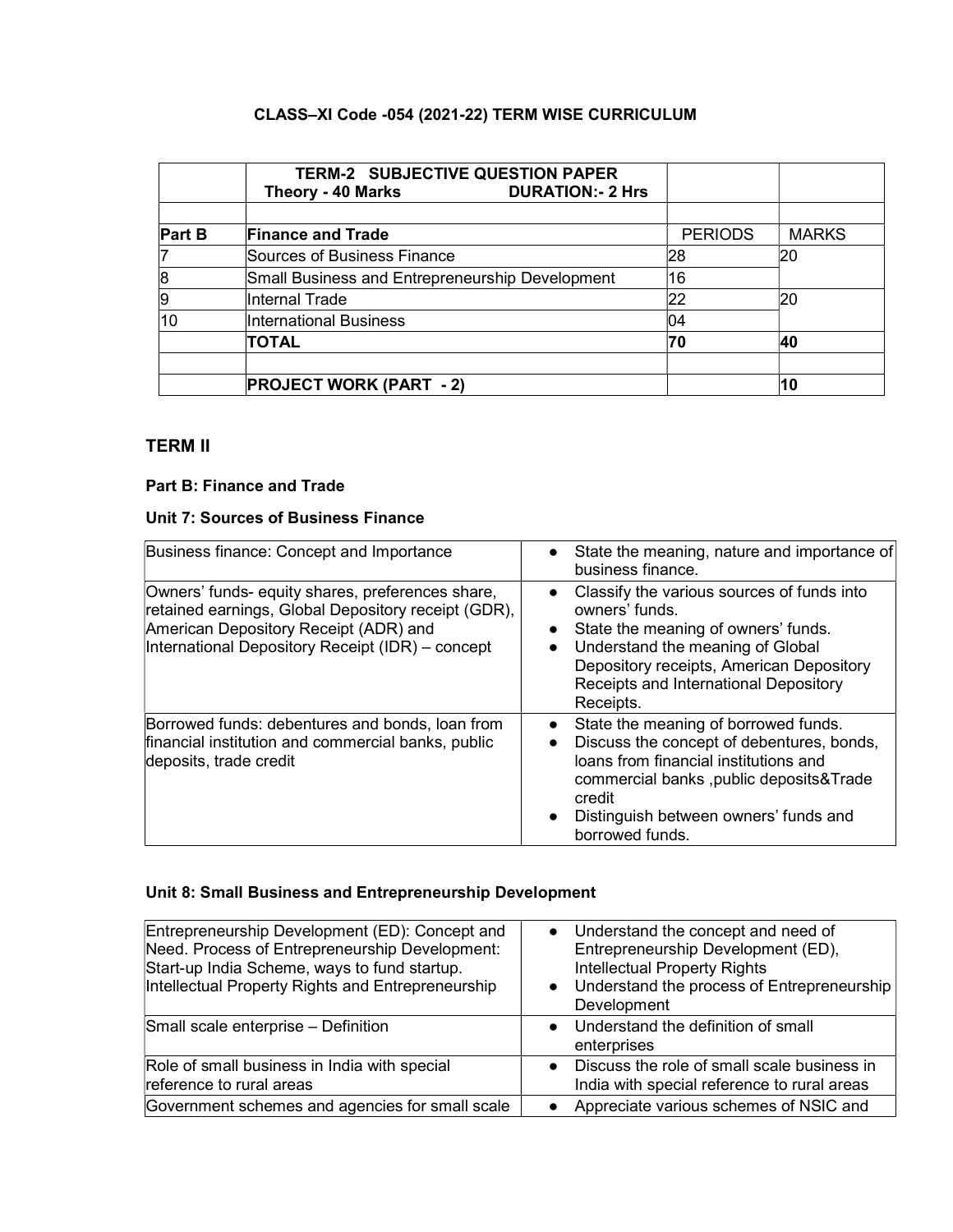| industries: National Small Industries Corporation | DIC with special reference to rural, backward |
|---------------------------------------------------|-----------------------------------------------|
| (NSIC) and District Industrial Centre (DIC) with  | area.                                         |
| special reference to rural, backward areas        |                                               |

## Unit 9: Internal Trade

| Internal trade - meaning and types of services<br>rendered by a wholesaler and a retailer | State the meaning and types of internal<br>trade.<br>Appreciate the services of wholesalers and<br>retailers. |
|-------------------------------------------------------------------------------------------|---------------------------------------------------------------------------------------------------------------|
| Large scale retailers-Departmental stores, chain                                          | Highlight the distinctive features of                                                                         |
| stores - concept                                                                          | departmental stores, chain stores                                                                             |

## Unit 10: International Trade

| International trade: concept and benefits | Understand the concept of international<br>trade.<br>Describe the benefit of international trade to<br>the nation and business firms. |
|-------------------------------------------|---------------------------------------------------------------------------------------------------------------------------------------|
|-------------------------------------------|---------------------------------------------------------------------------------------------------------------------------------------|

#### PROJECT WORK IN BUSINESS STUDIES (ONLY ONE PROJECT): GUIDELINES AS GIVEN IN CLASS XII CURRICULUM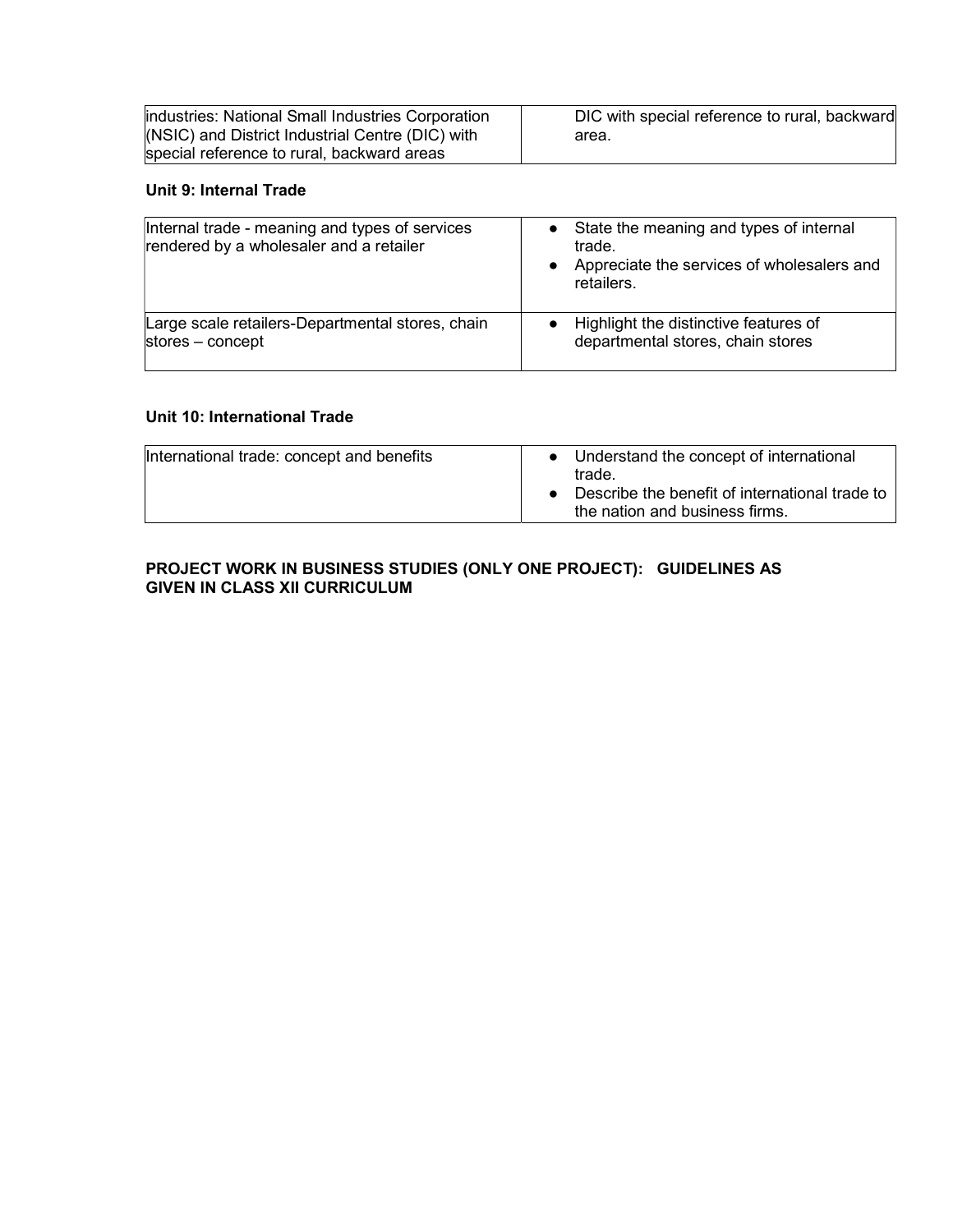# BUSINESS STUDIES (CODE -054)

# CLASS–XII (2021-22) TERM WISE CURRICULUM

| <b>Units</b> | <b>TERM 1-MCQ BASED QUESTION PAPER</b><br>THEORY - 40 MARKS<br><b>DURATION: 90 MINUTES</b> | <b>Periods</b> | <b>Marks</b> |
|--------------|--------------------------------------------------------------------------------------------|----------------|--------------|
| Part A       | <b>Principles and Functions of Management</b>                                              |                |              |
| 1.           | Nature and Significance of Management                                                      | 12             | 16           |
| 2            | <b>Principles of Management</b>                                                            | 11             |              |
| 3            | <b>Business Environment</b>                                                                | 08             |              |
| 4            | Planning                                                                                   | 08             | 14           |
| 5            | Organising                                                                                 | 10             |              |
|              | Total                                                                                      | 49             | 30           |
| Part B       | <b>Business Finance and Marketing</b>                                                      |                |              |
| 11           | <b>Marketing Management</b>                                                                | 24             | 10           |
|              |                                                                                            |                |              |
|              | <b>Total</b>                                                                               | 24             | 10           |
|              |                                                                                            |                |              |
|              | <b>Total</b>                                                                               | 73             | 40           |
|              | <b>PROJECT WORK (PART 1)</b>                                                               |                | 10           |

Students would prepare only ONE project in the entire academic session, which is divided into 2 terms i.e. Term I and Term II.

#### Term 1:

#### Part A: Principles and Functions of Management

#### Unit 1: Nature and Significance of Management

| Concept                                                                           | After going through this unit, the student/<br>learner would be able to:                                                                                                                   |
|-----------------------------------------------------------------------------------|--------------------------------------------------------------------------------------------------------------------------------------------------------------------------------------------|
| Management - concept, objectives, and<br>importance                               | Understand the concept of<br>management.<br>Explain the meaning of 'Effectiveness and<br>Efficiency.<br>Discuss the objectives of management.<br>Describe the importance of<br>management. |
| Management as Science, Art and Profession                                         | Examine the nature of management as a<br>$\bullet$<br>science, art and profession.                                                                                                         |
| Levels of Management                                                              | Understand the role of top, middle and<br>$\bullet$<br>lower levels of management                                                                                                          |
| Management functions-planning, organizing,<br>staffing, directing and controlling | Explain the functions of management                                                                                                                                                        |
| Coordination-concept and importance                                               | Discuss the concept and characteristics<br>of coordination.<br>Explain the importance of coordination.                                                                                     |

#### Unit 2: Principles of Management

| Principles of Management-concept and | Understand the concept of principles of |
|--------------------------------------|-----------------------------------------|
| significance                         | management.                             |
|                                      | Explain the significance of management  |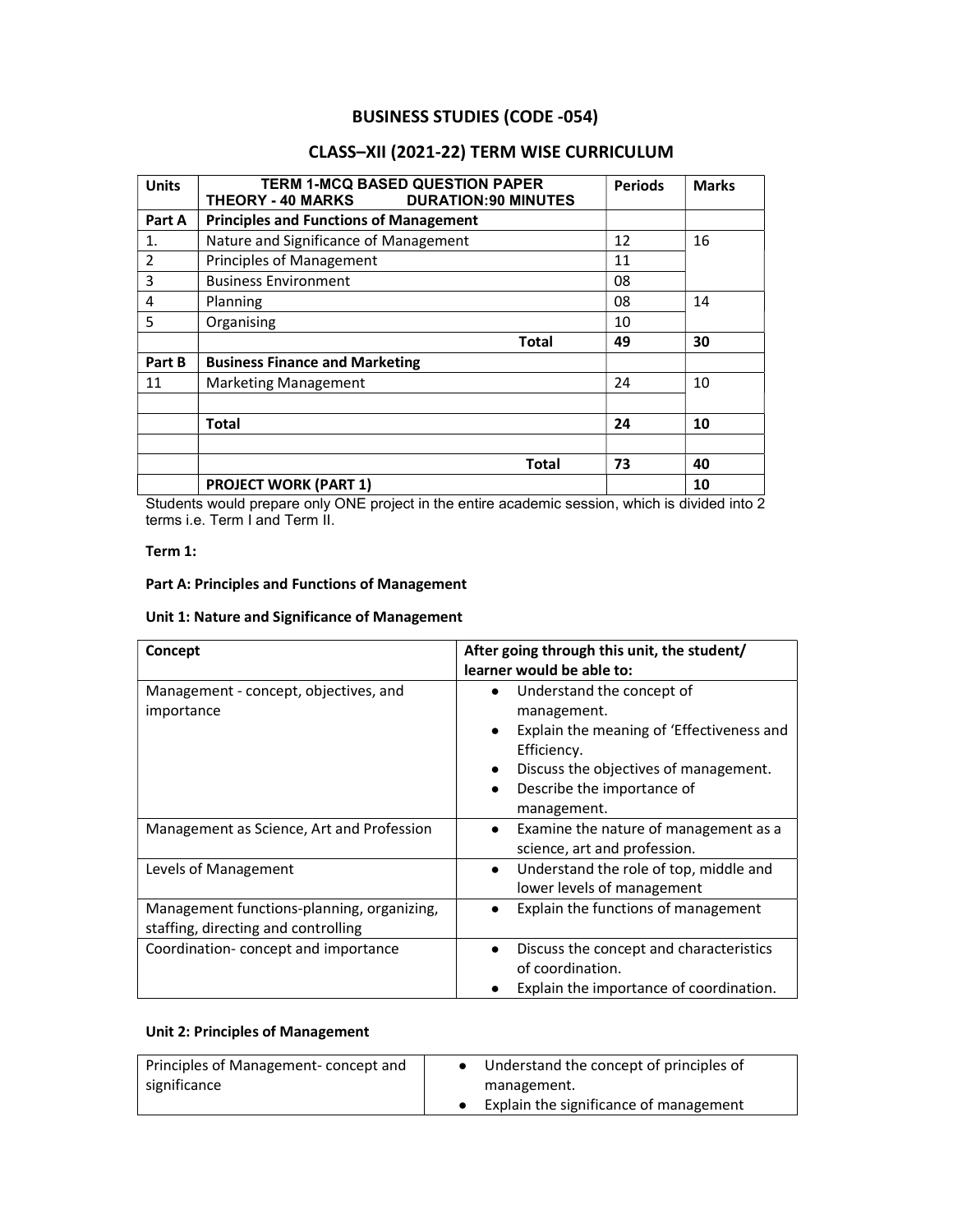|                                  | principles.                              |
|----------------------------------|------------------------------------------|
| Fayol's principles of management | Discuss the principles of management     |
|                                  | developed by Fayol.                      |
| Taylor's Scientific management-  | Explain the principles and techniques of |
| principles and techniques        | 'Scientific Management'.                 |

## Unit 3: Business Environment

| Business Environment-concept and importance  | Understand the concept of 'Business<br>Environment'.<br>Describe the importance of business<br>environment |
|----------------------------------------------|------------------------------------------------------------------------------------------------------------|
| Dimensions of Business Environment-Economic, | Describe the various dimensions of                                                                         |
| Social, Technological, Political and Legal   | 'Business Environment'.                                                                                    |

# Unit 4: Planning

| Planning: Concept, importance and<br>limitation | Understand the concept of planning.<br>$\bullet$<br>Describe the importance of planning.<br>$\bullet$<br>Understand the limitations of planning. |
|-------------------------------------------------|--------------------------------------------------------------------------------------------------------------------------------------------------|
| Planning process                                | Describe the steps in the process of<br>planning.                                                                                                |

## Unit 5: Organising

| Organising: Concept and importance       | $\bullet$<br>$\bullet$ | Understand the concept of organizing as a<br>structure and as a process.<br>Explain the importance of organising. |
|------------------------------------------|------------------------|-------------------------------------------------------------------------------------------------------------------|
| <b>Organising Process</b>                | $\bullet$              | Describe the steps in the process of organizing                                                                   |
| Structure of organisation-functional and | $\bullet$              | Describe functional and divisional structures of                                                                  |
| divisional concept                       |                        | organisation.                                                                                                     |
| Delegation: concept, elements and        | $\bullet$              | Understand the concept of delegation.                                                                             |
| importance                               | $\bullet$              | Describe the elements of delegation.                                                                              |
|                                          | $\bullet$              | Appreciate the importance of Delegation.                                                                          |
| Decentralization: concept and            | $\bullet$              | Understand the concept of decentralisation.                                                                       |
| importance                               | $\bullet$              | Explain the importance of decentralisation.                                                                       |
|                                          | $\bullet$              | Differentiate between delegation and                                                                              |
|                                          |                        | decentralisation.                                                                                                 |

# Part B: Business Finance and Marketing

# Unit 11: Marketing

| Marketing – Concept, functions and philosophies | Understand the concept of                        |
|-------------------------------------------------|--------------------------------------------------|
|                                                 | marketing.                                       |
|                                                 | Discuss the functions of marketing.<br>$\bullet$ |
|                                                 | Explain the marketing philosophies.              |
| Marketing Mix - Concept and elements            | Understand the concept of                        |
|                                                 | marketing mix.                                   |
|                                                 | Describe the elements of the                     |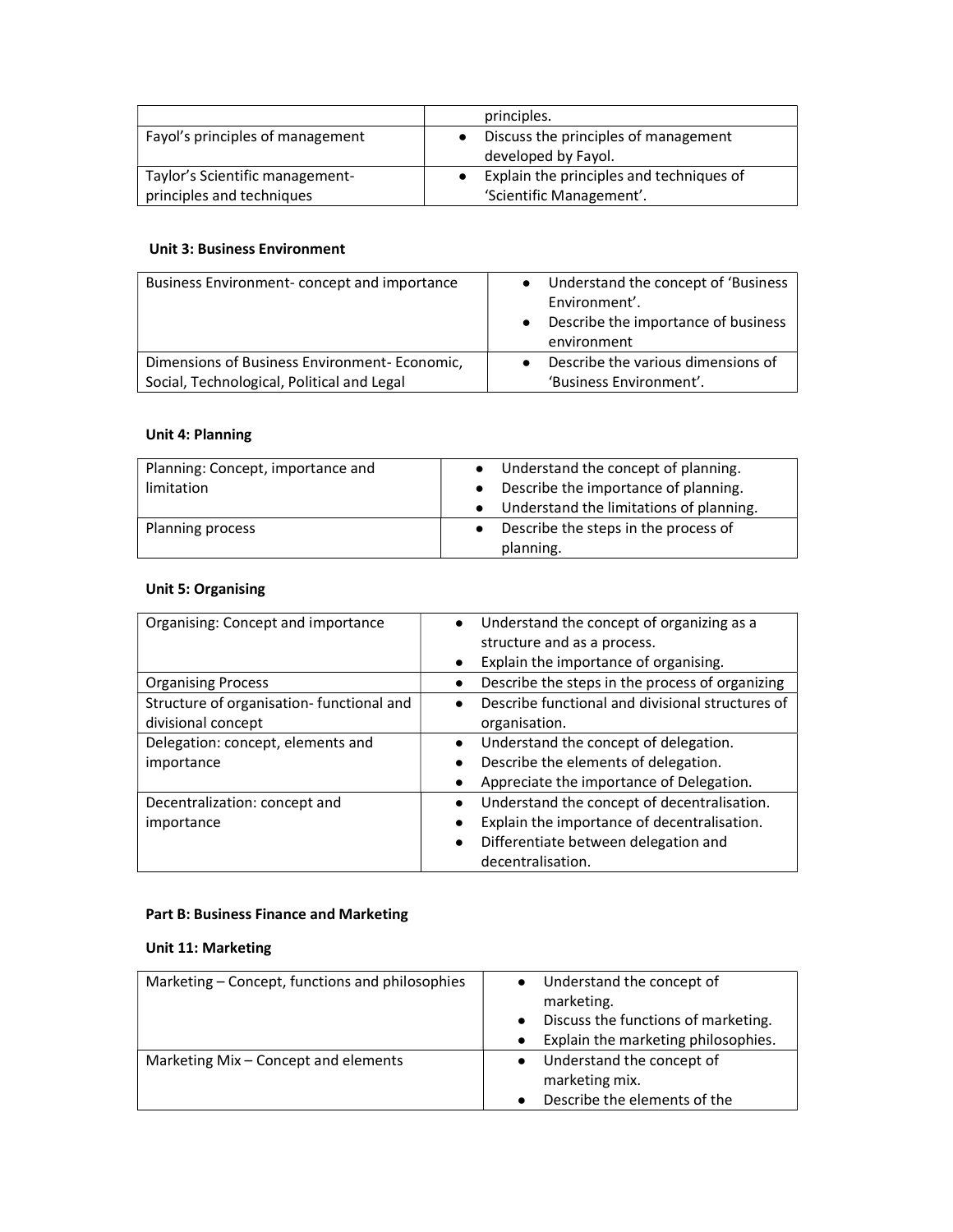|                                                                                                             | marketing mix.                                                                                                                                                                                                                                                                                            |
|-------------------------------------------------------------------------------------------------------------|-----------------------------------------------------------------------------------------------------------------------------------------------------------------------------------------------------------------------------------------------------------------------------------------------------------|
| Product - branding, labelling and packaging -<br>Concept                                                    | Understand the concept of product<br>as an element of marketing mix.<br>Understand the concepts of<br>branding, labelling and packaging.                                                                                                                                                                  |
| Price - Concept, Factors determining price                                                                  | Understand the concept of price as<br>$\bullet$<br>an element of marketing mix.<br>Describe the factors determining<br>price of a product.                                                                                                                                                                |
| Physical Distribution – concept                                                                             | Understand the concept of physical<br>$\bullet$<br>distribution.                                                                                                                                                                                                                                          |
| Promotion - Concept and elements; Advertising,<br>Personal Selling, Sales Promotion and Public<br>Relations | Understand the concept of<br>$\bullet$<br>promotion as an element of<br>marketing mix.<br>Describe the elements of the<br>promotion mix.<br>Understand the concept of<br>advertising and personal selling<br>Understand the concept of sales<br>promotion.<br>Discuss the concept of public<br>relations. |

#### PROJECT WORK IN BUSINESS STUDIES (ONLY ONE PROJECT): GUIDELINES AS GIVEN IN CLASS XII CURRICULUM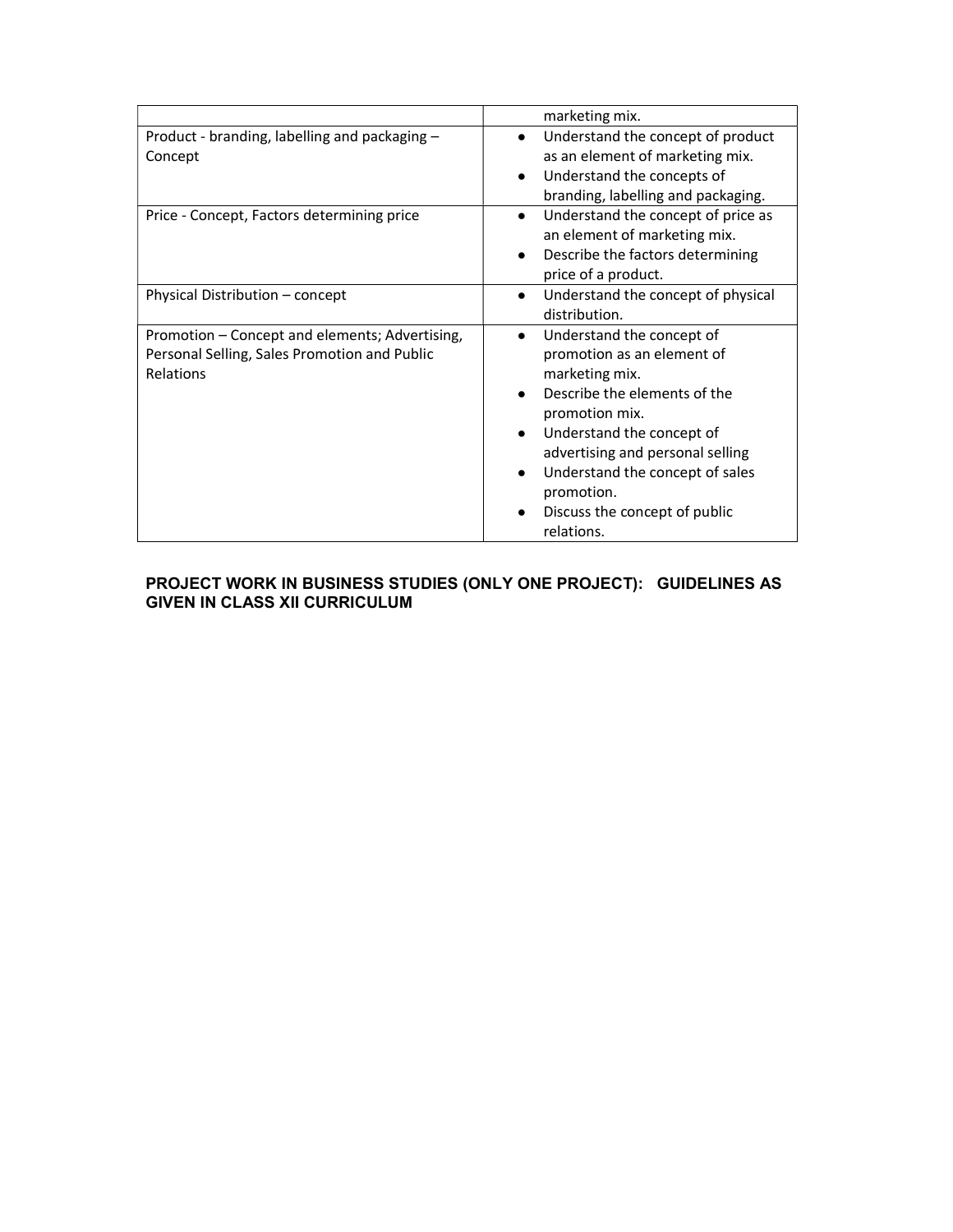# BUSINESS STUDIES-(CODE-054)

| <b>Units</b> | <b>TERM-2 SUBJECTIVE QUESTION PAPER</b>       |                          | <b>Periods</b> | <b>Marks</b> |
|--------------|-----------------------------------------------|--------------------------|----------------|--------------|
|              | <b>Theory-40 Marks</b>                        | <b>DURATION: -2 Hrs.</b> |                |              |
| Part A       | <b>Principles and Functions of Management</b> |                          |                |              |
| 6            | <b>Staffing</b>                               |                          | 13             |              |
| 7            | Directing                                     |                          | 09             | 20           |
| 8            | Controlling                                   |                          | 07             |              |
|              |                                               |                          |                |              |
|              |                                               |                          |                |              |
|              |                                               | <b>Total</b>             | 29             | 20           |
| Part B       | <b>Business Finance and Marketing</b>         |                          |                |              |
| 9            | <b>Financial Management</b>                   |                          | 20             | 15           |
| 10           | <b>Financial Markets</b>                      |                          | 18             |              |
| 12           | <b>Consumer Protection</b>                    |                          | 05             | 5            |
|              | Total                                         |                          | 43             | 20           |
|              |                                               | Total                    | 72             | 40           |
|              | <b>PROJECT WORK (PART-2)</b>                  |                          |                | 10           |

## Term 2: Principles and Functions of Management

#### Unit 6: Staffing

| Staffing: Concept and importance                                                                                                                                                   | Understand the concept of<br>staffing.<br>Explain the importance of staffing<br>٠                                                                                                                                                                                                                                                                                                                  |
|------------------------------------------------------------------------------------------------------------------------------------------------------------------------------------|----------------------------------------------------------------------------------------------------------------------------------------------------------------------------------------------------------------------------------------------------------------------------------------------------------------------------------------------------------------------------------------------------|
| Staffing process                                                                                                                                                                   | Describe the steps in the process<br>$\bullet$<br>of staffing                                                                                                                                                                                                                                                                                                                                      |
| Recruitment process                                                                                                                                                                | Understand the meaning and<br>$\bullet$<br>steps in the process of<br>recruitment.<br>Discuss the sources of<br>recruitment.                                                                                                                                                                                                                                                                       |
| Selection - process                                                                                                                                                                | Understand the meaning of<br>$\bullet$<br>selection.<br>Describe the steps involved in the<br>process of selection.                                                                                                                                                                                                                                                                                |
| Training and Development - Concept and importance,<br>Methods of training - on the job and off the job -<br>vestibule training, apprenticeship training and<br>internship training | Understand the concept of<br>$\bullet$<br>training and development.<br>Appreciate the importance of<br>training to the organisation and<br>to the employees.<br>Discuss on the job and off the job<br>methods of training.<br>Discuss the meaning of vestibule<br>$\bullet$<br>training, apprenticeship training<br>and internship training.<br>Differentiate between training<br>and development. |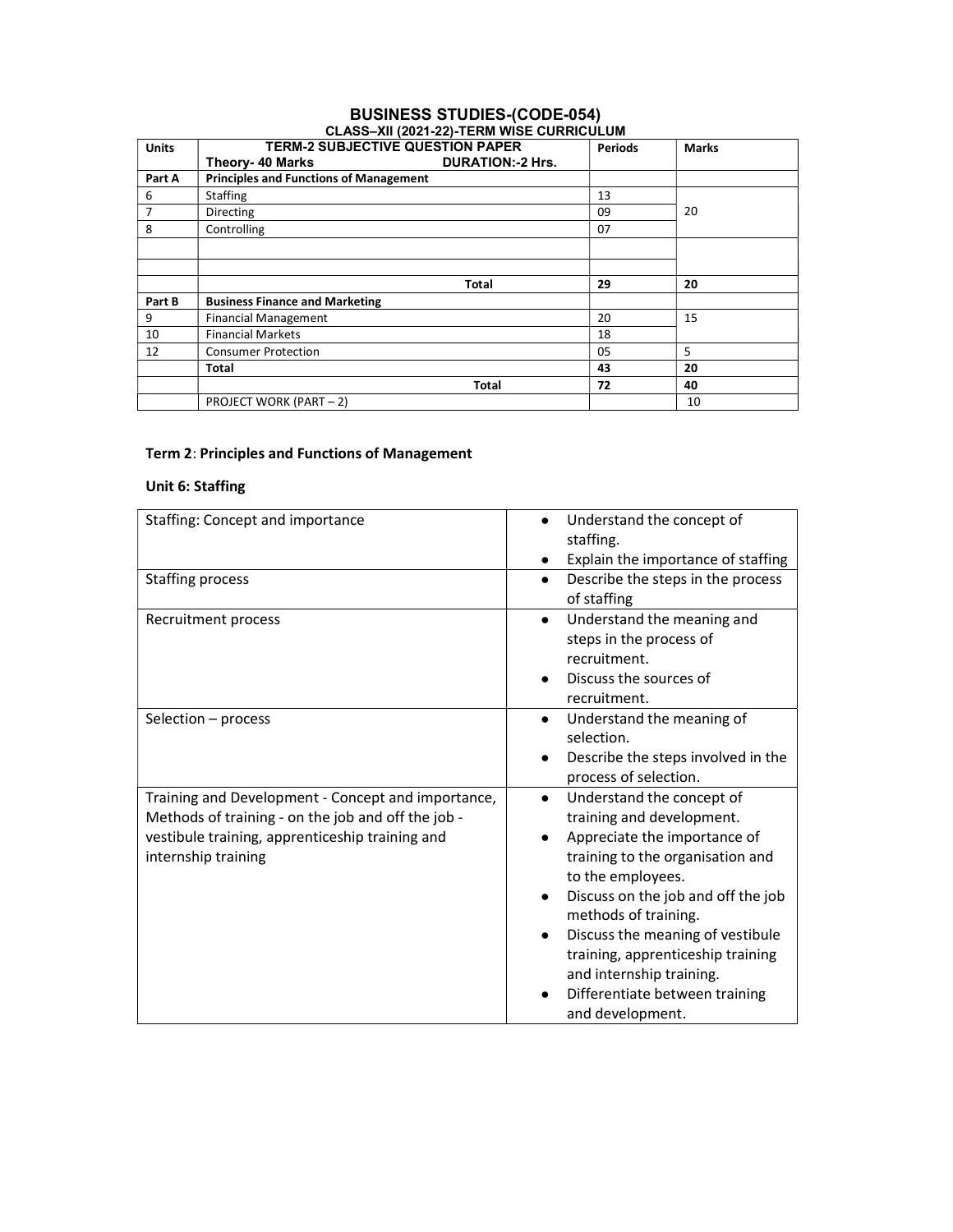# Unit 7: Directing

| Directing: Concept and importance                                                            | Describe the concept of directing.<br>Discuss the importance of directing                                                                                                                                        |
|----------------------------------------------------------------------------------------------|------------------------------------------------------------------------------------------------------------------------------------------------------------------------------------------------------------------|
| Elements of Directing                                                                        | Describe the various elements of<br>directing                                                                                                                                                                    |
| Motivation - concept, Maslow's hierarchy of<br>needs, Financial and non-financial incentives | Understand the concept of<br>$\bullet$<br>motivation.<br>Develop an understanding of<br>$\bullet$<br>Maslow's Hierarchy of needs.<br>Discuss the various financial and<br>$\bullet$<br>non-financial incentives. |
| Leadership - concept, styles - authoritative,<br>democratic and laissez faire                | Understand the concept of<br>$\bullet$<br>leadership.<br>Understand the various styles of<br>$\bullet$<br>leadership.                                                                                            |
| Communication - concept, formal and informal<br>communication;                               | Understand the concept of<br>$\bullet$<br>communication<br>Discuss the concept of formal and<br>$\bullet$<br>informal communication.                                                                             |

## Unit 8: Controlling

| Controlling - Concept and importance | Understand the concept of controlling.           |  |
|--------------------------------------|--------------------------------------------------|--|
|                                      | Explain the importance of controlling.           |  |
| Steps in process of controlling      | Discuss the steps in the process of controlling. |  |

#### Part B: Business Finance and Marketing

# Unit 9: Financial Management

| Financial Management: Concept, role and<br>objectives                                        | Understand the concept of financial<br>management.<br>Explain the role of financial management in<br>an organisation.<br>Discuss the objectives of financial<br>$\bullet$<br>management |
|----------------------------------------------------------------------------------------------|-----------------------------------------------------------------------------------------------------------------------------------------------------------------------------------------|
| Financial decisions: investment, financing<br>and dividend- Meaning and factors<br>affecting | Discuss the three financial decisions and the<br>factors affecting them.                                                                                                                |
| Financial Planning - concept and<br>importance                                               | Describe the concept of financial planning.<br>Explain the importance of financial planning.                                                                                            |
| Capital Structure – concept and factors<br>affecting capital structure                       | Understand the concept of capital structure.<br>Describe the factors determining the choice<br>$\bullet$<br>of an appropriate capital structure of a<br>company.                        |
| Fixed and Working Capital - Concept and<br>factors affecting their requirements              | Understand the concept of fixed and working<br>capital.<br>Describe the factors determining the<br>requirements of fixed and working capital.                                           |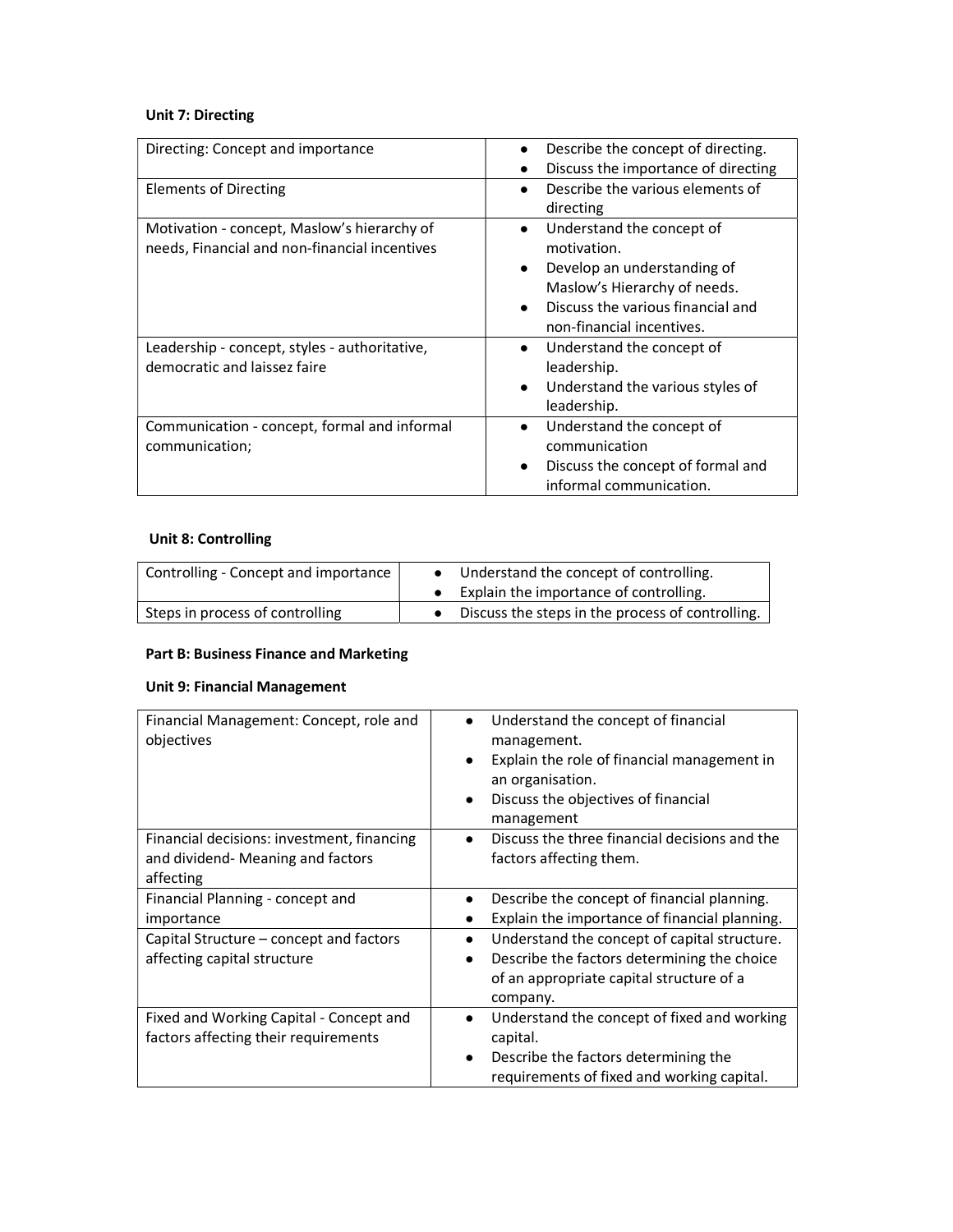#### Unit 10: Financial Markets

| Financial Markets: Concept, Functions and<br>types                                                        | Understand the concept of the financial<br>market.<br>Explain the functions of the financial<br>market.<br>Understand capital market and money<br>$\bullet$<br>market as types of financial markets.                                                                                                                           |
|-----------------------------------------------------------------------------------------------------------|--------------------------------------------------------------------------------------------------------------------------------------------------------------------------------------------------------------------------------------------------------------------------------------------------------------------------------|
| Money market and its instruments                                                                          | Understand the concept of the money<br>$\bullet$<br>market.<br>Describe the various money market<br>instruments.                                                                                                                                                                                                               |
| Capital market: Concept, types (primary<br>and secondary), methods of floatation in<br>the primary market | Discuss the concept of capital market.<br>$\bullet$<br>Explain primary and secondary markets as<br>types of capital market.<br>Differentiate between capital market and<br>money market.<br>Discuss the methods of floating new issues<br>in the primary market.<br>Distinguish between primary and secondary<br>٠<br>markets. |
| Stock Exchange - Meaning, Functions and<br>trading procedure                                              | Give the meaning of a stock exchange.<br>$\bullet$<br>Explain the functions of a stock exchange.<br>Discuss the trading procedure in a stock<br>exchange.<br>Give the meaning of depository services and<br>demat account as used in the trading<br>procedure of securities.                                                   |
| Securities and Exchange Board of India<br>(SEBI) - objectives and functions                               | State the objectives of SEBI.<br>Explain the functions of SEBI.                                                                                                                                                                                                                                                                |

### Unit 12: Consumer Protection

| <b>Consumer Protection: Concept</b>      | • Understand the concept of consumer<br>protection. |
|------------------------------------------|-----------------------------------------------------|
| The Consumer Protection Act, 2019:       | Understand the concept of a consumer according to   |
| Source:                                  | the Consumer Protection Act, 2019.                  |
| http://egazette.nic.in/WriteReadData/2   | •Explain the consumer rights                        |
| 019/210422.pdf                           | • Understand the responsibilities of consumers      |
| Meaning of consumer                      | • Understand who can file a complaint and           |
| Rights and responsibilities of consumers | against whom?                                       |
| Who can file a complaint?                | · Discuss the legal redressal machinery under       |
| Redressal machinery                      | Consumer Protection Act, 2019.                      |
| Remedies available                       | • Examine the remedies available to the consumer    |
|                                          | under Consumer Protection Act, 2019                 |

# PROJECT WORK IN BUSINESS STUDIES (ONLY ONE PROJECT): GUIDELINES AS GIVEN IN CLASS XII CURRICULUM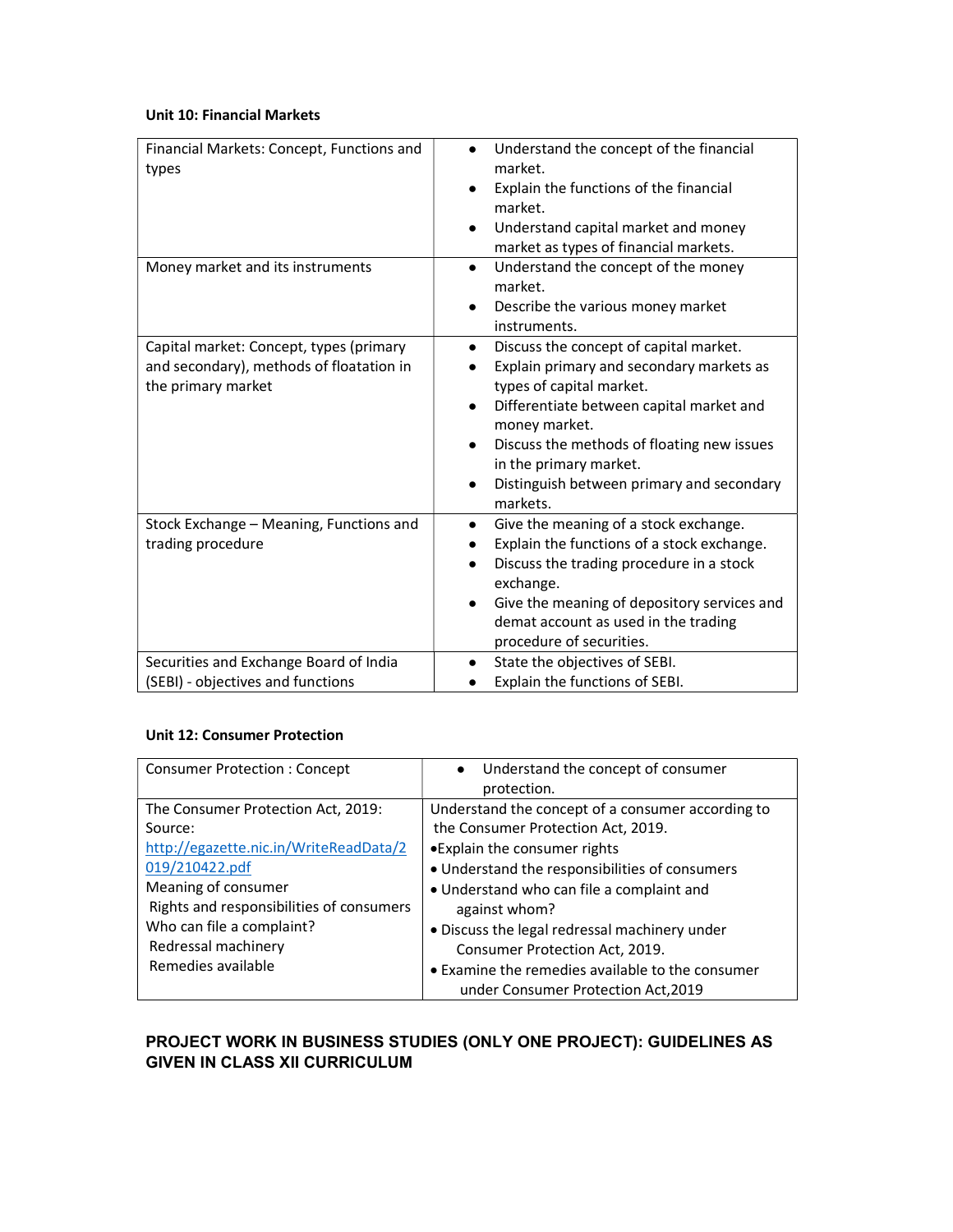#### GUIDELINES FOR PROJECT WORK IN BUSINESS STUDIES IN CLASSES XI & XII

#### MARKS: 20 Marks (10 + 10 MARKS FOR TERM 1 AND TERM 2)

#### **Introduction**

The course in Business Studies is introduced at Senior School level to provide students with a sound understanding of the principles and practices bearing in business (trade and industry) as well as their relationship with the society. Business is a dynamic process that brings together technology, natural resources and human initiative in a constantly changing global environment. With the purpose to help them understand the framework within which a business operates, and its interaction with the social, economic, technological and legal environment, the CBSE has introduced Project Work in the Business Studies Syllabus for Classes XI and XII. The projects have been designed to allow students to appreciate that business is an integral component of society and help them develop an understanding of the social and ethical issues concerning them.

The project work also aims to empower the teacher to relate all the concepts with what is happening around the world and the student's surroundings, making them appear more clear and contextual. This will enable the student to enjoy studies and use his free time effectively in observing what's happening around.

By means of Project Work the students are exposed to life beyond textbooks giving them opportunities to refer materials, gather information, analyze it further to obtain relevant information and decide what matter to keep.

#### One Project to be done throughout the session, as per the existing scheme.

#### 1. The objectives of the project work:

Objectives of project work are to enable learners to:

- probe deeper into personal enquiry, initiate action and reflect on knowledge and skills, views etc. acquired during the course of class XI-XII .
- analyse and evaluate real world scenarios using theoretical constructs and arguments
- demonstrate the application of critical and creative thinking skills and abilities to produce an independent and extended piece of work
- follow up aspects in which learners have interest
- develop the communication skills to argue logically
- 2. Role of the teacher:

The teacher plays a critical role in developing the thinking skills of the learners. A teacher should:

- help each learner select the topic after detailed discussions and deliberations of the topic;
- play the role of a facilitator to support and monitor the project work of the learner through periodic discussions;
- guide the research work in terms of sources for the relevant data;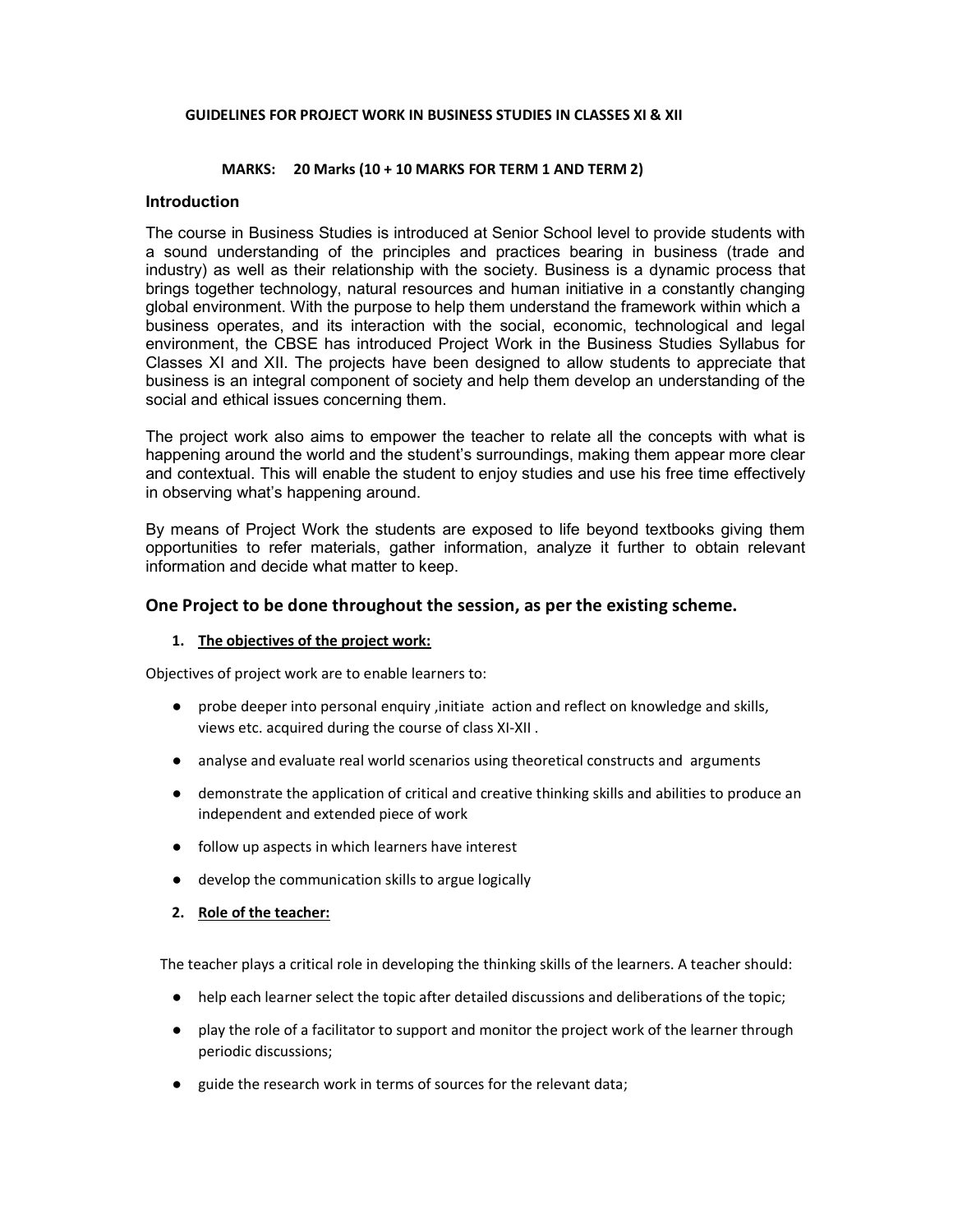- ensure that students must understand the relevance and usage of primary evidence and other sources in their projects and duly acknowledge the same; other sources in their projects and duly acknowledge the same;
- ensure that the students are able to derive a conclusion from the content; cite the limitations faced during the research and give appropriate references used in doing the research work. ensure that the students are able to derive a conclusion from the content; cite the<br>limitations faced during the research and give appropriate references used in doing the<br>research work.<br>educate learners about plagiarism a
- educate learners about plagiarism and the importance of quoting the source of the information to ensure authenticity of research work.
- prepare the learner for the presentation of the project work. information<br>prepare the<br>arrange a pr
- arrange a presentation of the project file.

#### 3. Steps involved in the conduct of the project: Steps

Students may work upon the following lines as a suggested flow chart:

Choose a title/topic

Collection of the research material/data

Organization of material/data

Present material/data

Analysing the material/data for conclusion

Draw the relevant conclusion

Presentation of the Project Work

- The project work can be in the form of PowerPoint Presentation/Exhibition/Skit /albums/files/song and dance or culture show /story telling/debate/panel discussion, paper presentation and so on. Any of these activities which are suitable to visually impaired/differently-abled candidates can be performed as per the choice of the student. ts may work upon the following lines as a suggested flow chart:<br>
a title/topic<br>
ion of the research material/data<br>
aztion of material/data<br>
t material/data<br>
t material/data<br>
for conclusion<br>
are relevant conclusion<br>
tation ensure that students must understand the relevance and usage of primary every<br>the sources in their projects and duly acknowledge the same;<br>
ensure that the students are able to derive a conclusion from the content; cill<br>im
- 4. Expected Checklist for the Project Work:
	- Introduction of topic/title
	- Identifying the causes,events, consequences and/or remedies
	- Various stakeholders and effect on each of them
	- Advantages and disadvantages of situations or issues identified
	- Short-term and long-term implications of strategies suggested in the course of research • Various stakeholders and effect on each of them<br>
	● Advantages and disadvantages of situations or issues identified<br>
	● Short-term and long-term implications of strategies suggested in the course of research<br>
	● Validity,
	- for presentation in the project file
	- Presentation and writing that is succinct and coherent in project file
	- Citation of the materials referred to, in the file in footnotes, resources section, bibliography etc.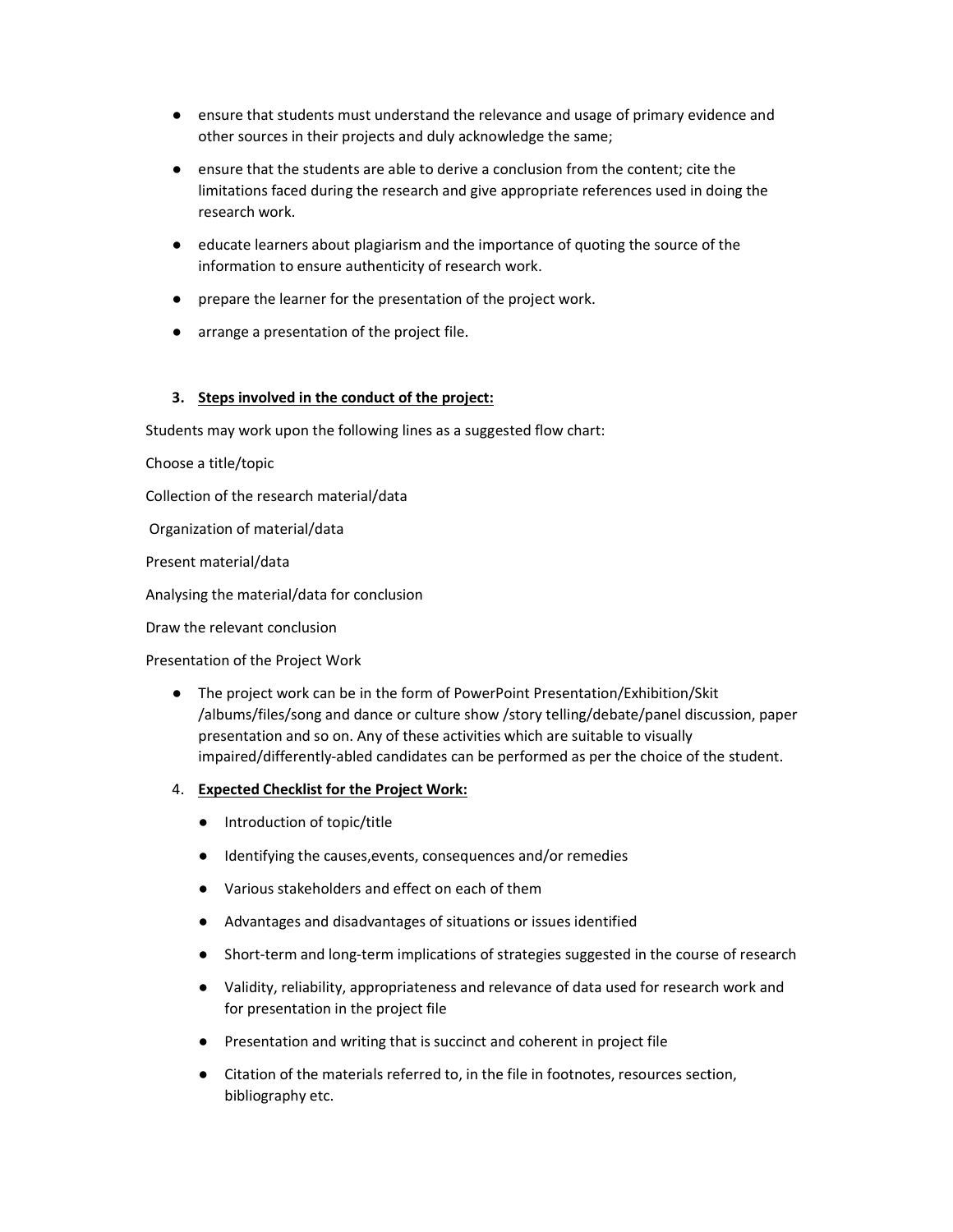#### 5. Term-Wise Assessment of Project Work:

- Project Work has broadly the following phases: Synopsis/ Initiation, Data Collection, Data Analysis and Interpretation, Conclusion.
- The aspects of the project work to be covered by students can be assessed during the two terms.

## TERM-I PROJECT WORK (Part 1): 10 Marks

The teacher will assess the progress of the project work in the term I in the following manner:

| Month                             | Periodic Work                                                                                                                                  | Assessment Rubrics                                                                                                                                                                                                                                               | <b>Marks</b> |
|-----------------------------------|------------------------------------------------------------------------------------------------------------------------------------------------|------------------------------------------------------------------------------------------------------------------------------------------------------------------------------------------------------------------------------------------------------------------|--------------|
| $1 - 3$<br>July-September         | Instructions about Project Guidelines,<br><b>Background reading Discussions on</b><br>Initiation/Synopsis                                      | Introduction, Statement of<br>Purpose/Need and Objective of the<br>Theme and Selection of the Final Topic, Study, Hypothesis/Research Question,<br>Review of Literature, Presentation of<br>Evidence, Key Words, Methodology,<br>Questionnaire, Data Collection. | 5            |
| $4 - 5$<br>lOctober-<br>lNovember | Planning and organisation: forming an<br>action plan, feasibility or baseline<br>study, Updating/modifying the action<br>plan, Data Collection | Significance and relevance of the topic; 5<br>challenges encountered while<br>conducting the research.                                                                                                                                                           |              |
| lOctober-<br>November             | Midterm Assessment by internal<br>examiner                                                                                                     |                                                                                                                                                                                                                                                                  | 10           |

### TERM- II - PROJECT WORK (Part 2): 10 Marks

The teacher will assess the progress of the project work in the term II in the following manner:

| Month          | Periodic Work                                                                                                   | <b>Assessment Rubrics</b>                                                     | <b>Marks</b> |
|----------------|-----------------------------------------------------------------------------------------------------------------|-------------------------------------------------------------------------------|--------------|
|                |                                                                                                                 |                                                                               |              |
| $6-7$          | Content/data analysis and                                                                                       | Content analysis and its relevance in the                                     |              |
| December-      | interpretation.                                                                                                 | current scenario.                                                             |              |
| January        | Conclusion, Limitations,<br>Suggestions, Bibliography,<br>Annexures and Overall Presentation<br>of the project. | Conclusion, Limitations, Bibliography,<br>Annexures and Overall Presentation. |              |
| $\overline{8}$ |                                                                                                                 | Final Assessment and VIVA by both External/ Internal Viva based on the        |              |
| January/       | <b>Internal and External Examiners</b>                                                                          | project                                                                       |              |
| February       |                                                                                                                 |                                                                               |              |
|                |                                                                                                                 | TOTAL                                                                         | 10           |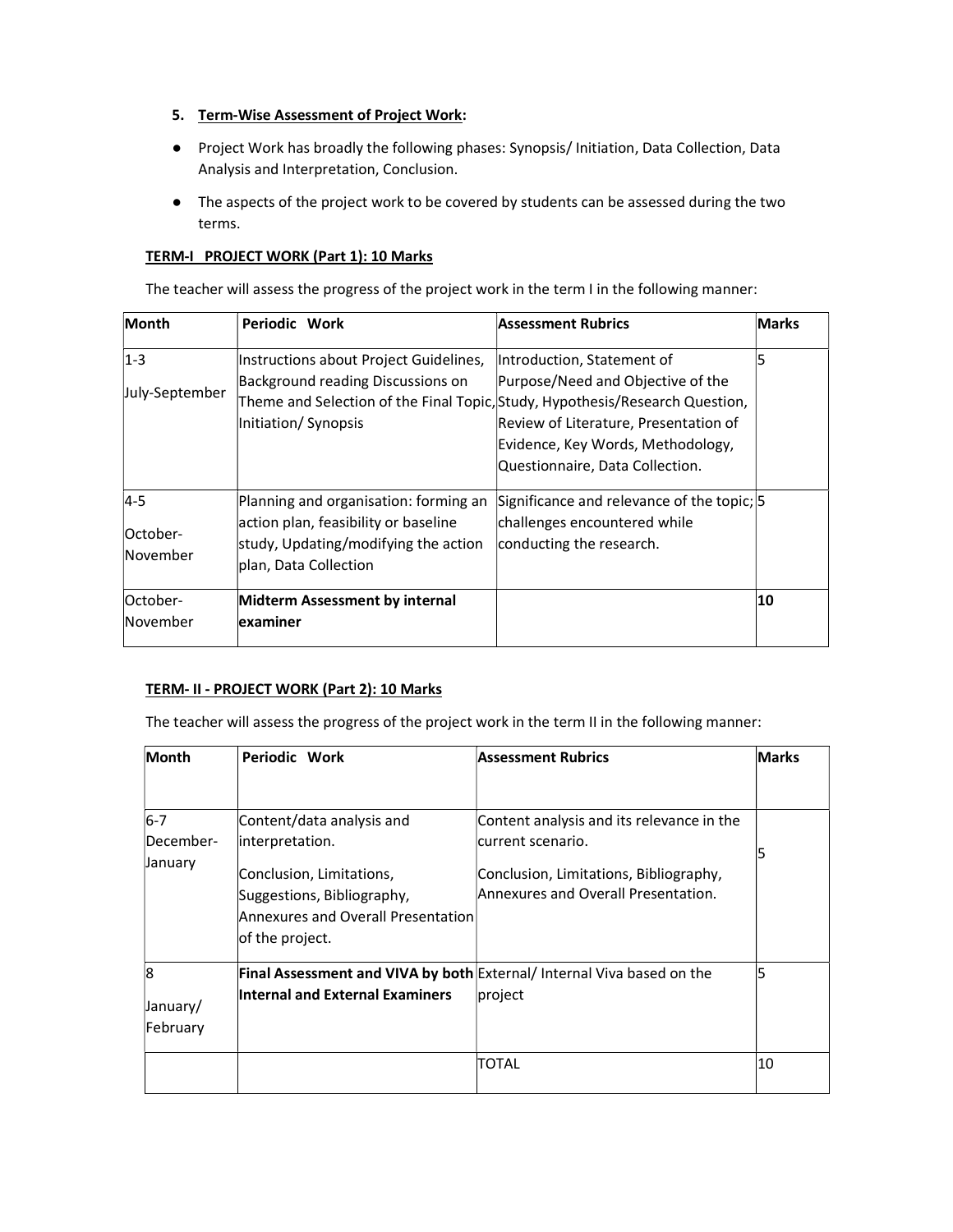#### 6. Viva-Voce

- At the end of the stipulated term, each learner will present the research work in the Project File to the External and Internal examiner.
- The questions should be asked from the Research Work/ Project File of the learner.
- The Internal Examiner should ensure that the study submitted by the learner is his/her own original work.
- In case of any doubt, authenticity should be checked and verified.

### CLASS XI

#### The teacher should help students to identify any one project from the given topics.

The project may be done in a group or individually.

20 marks assigned for Project Work will be divided into two terms for 10 marks each.

#### I. Project One: Field Visit

The objective of introducing this project among the students is to give a first hand experience to them regarding the different types of business units operating in their surroundings, to observe their features and activities and relate them to the theoretical knowledge given in their textbooks. The students should select a place of field visit from the following: – (Add more as per local area availability.)

- 1. Visit to a Handicraft unit.
- 2. Visit to an Industry.
- 3. Visit to a Wholesale market (vegetables, fruits, flowers, grains, garments, etc.)
- 4. Visit to a Departmental store.
- 5. Visit to a Mall.

The following points should be kept in mind while preparing this visit.

- 1. Select a suitable day free from rush/crowd with lean business hours.
- 2. The teacher must visit the place first and check out on logistics. It's better to seek permission from the concerned business- incharge.
- 3. Visit to be discussed with the students in advance. They should be encouraged to prepare a worksheet containing points of observation and reporting.
- 4. Students may carry their cameras (at their own risk) with prior permission for collecting evidence of their observations.

### 1. Visit to a Handicraft Unit

The purpose of visiting a Handicraft unit is to understand nature and scope of its business, stakeholders involved and other aspects as outlined below

a) The raw material and the processes used in the business: People /parties/firms from which they obtain their raw material.

b) The market, the buyers, the middlemen, and the areas covered. c) The countries to which exports are made.

d) Mode of payment to workers, suppliers etc.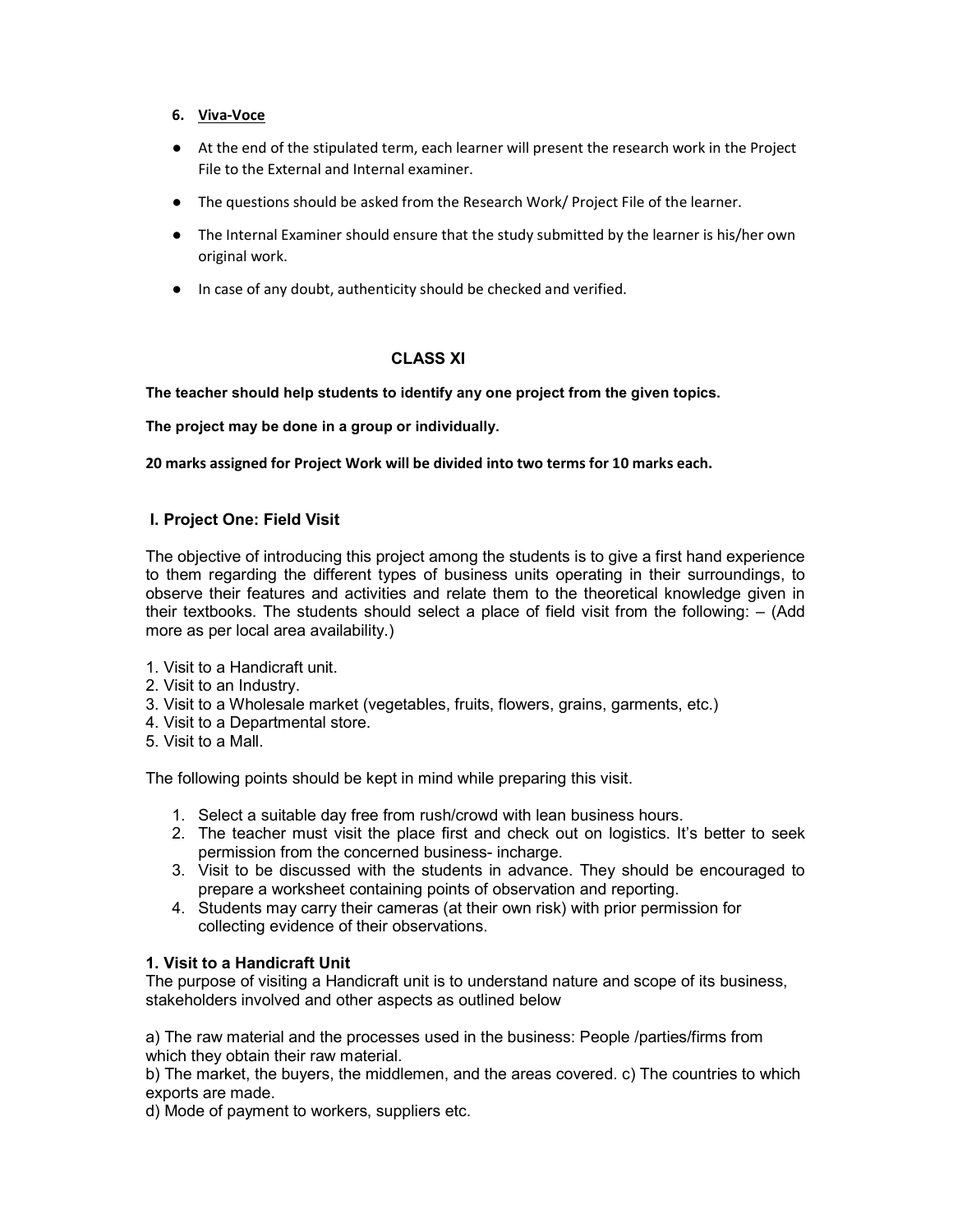e) Working conditions.

f) Modernization of the process over a period of time.

g) Facilities, security and training for the staff and workers.

h) Subsidies available/ availed.

i) Any other aspect that the teachers deem fit.

## 2. Visit to an Industry.

The students are required to observe the following:

a) Nature of the business organisation.

b) Determinants for location of business unit.

c) Form of business enterprise: Sole Proprietorship, Partnership, Undivided Hindu Family, Joint Stock Company (a Multinational Company).

d) Different stages of production/process

e) Auxiliaries involved in the process.

f) Workers employed, method of wage payment, training programmes and facilities available.

g) Social responsibilities discharged towards workers, investors, society, environment and government.

h) Levels of management.

i) Code of conduct for employers and employees.

j) Capital structure employed- borrowed v/s owned.

k) Quality control, recycling of defective goods.

l) Subsidies available/availed.

m) Safety Measures employed.

n) Working conditions for labour in observation of Labour Laws.

o) Storage of raw material and finished goods.

p) Transport management for employees, raw material and finished goods.

q) Functioning of various departments and coordination among them (Production, Human Resource, Finance and Marketing)

r) Waste Management.

s) Any other observation.

### 3. Visit to a wholesale market: vegetables/fruits/flowers/grains/garments etc.

The students are required to observe the following:

a) Sources of merchandise.

b) Local market practices.

c) Any linked up businesses like transporters, packagers, money lenders, agents, etc.

d) Nature of the goods dealt in.

e) Types of buyers and sellers.

f) Mode of the goods dispersed, minimum quantity sold, types of packaging employed.

g) Factors determining the price fluctuations.

h) Seasonal factors (if any) affecting the business.

i) Weekly/ monthly non-working days.

j) Strikes, if any- causes thereof.

k) Mode of payments.

l) Wastage and disposal of dead stock.

m) Nature of price fluctuations, reason thereof.

n) Warehousing facilities available\availed.

o) Any other aspect.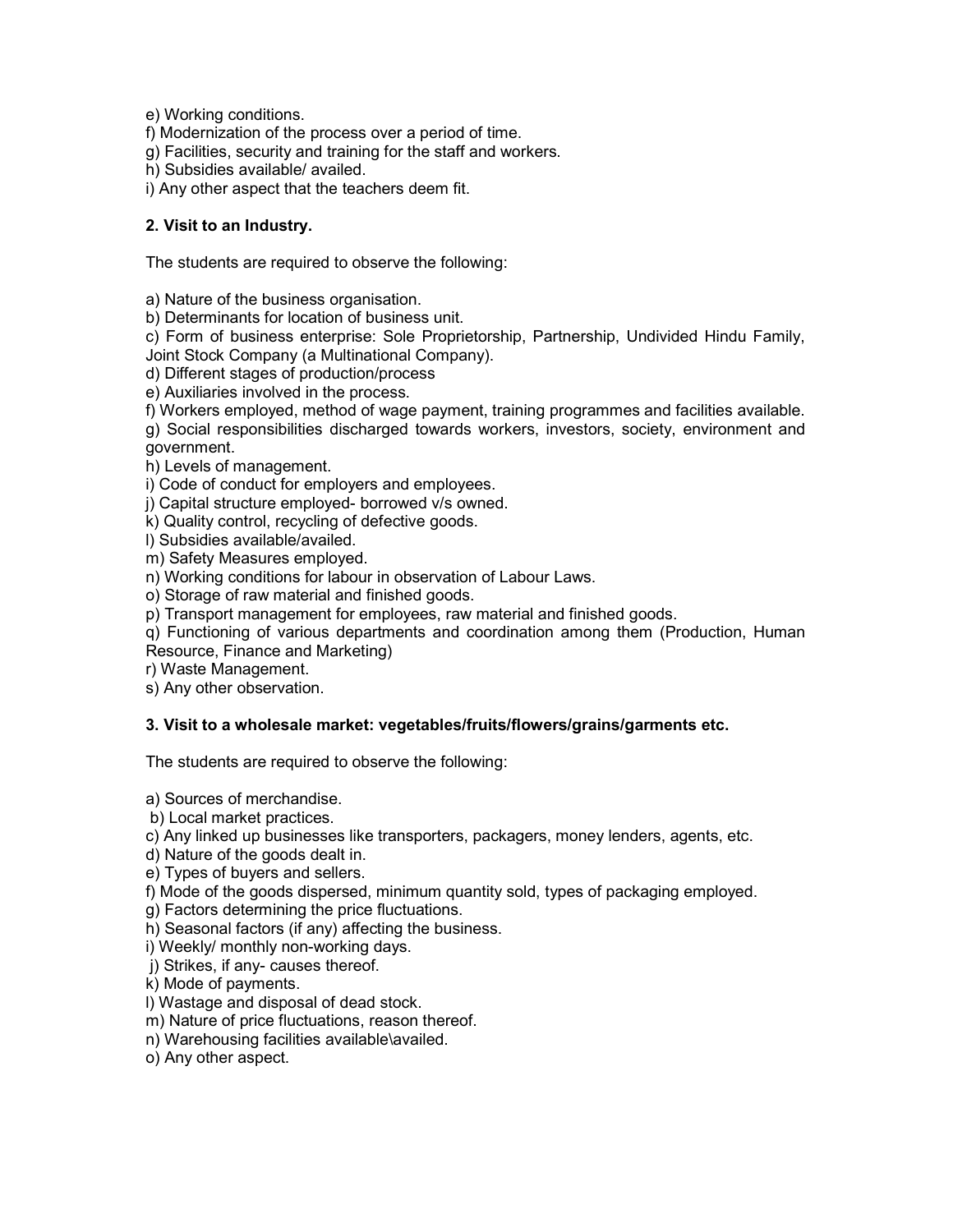## 4. Visit to a Departmental store

The students are required to observe the following:

- a) Different departments and their layout.
- b) Nature of products offered for sale.
- c) Display of fresh arrivals.
- d) Promotional campaigns.
- e) Spaces and advertisements.
- f) Assistance by Sales Personnel.
- g) Billing counter at store Cash, Credit Card/ Debit Card, swipe facility. Added attractions and facilities at the counter.
- h) Additional facilities offered to customers
- i) Any other relevant aspect.

## 5. Visit to a Mall.

The students are required to observe the following:

- a) Number of floors, shops occupied and unoccupied.
- b) Nature of shops, their ownership status
- c) Nature of goods dealt in: local brands, international brands,
- d) Service business shops- Spas, gym, saloons etc.
- e) Rented spaces, owned spaces,
- f) Different types of promotional schemes.
- g) Most visited shops.
- h) Special attractions of the Mall- Food court, Gaming zone or Cinema etc.
- i) Innovative facilities.
- j) Parking facilities. Teachers may add more to the list.

## II. Project Two: Case Study on a Product

- a) Take a product having seasonal growth and regular demand with which students can relate. For example,
	- Apples from Himachal Pradesh, Kashmir.
	- Oranges from Nagpur,
	- Mangoes from Maharashtra/U.P./Bihar/Andhra Pradesh etc.
	- Strawberries from Panchgani,
	- Aloe vera from Rajasthan,
	- Walnuts/almonds from Kashmir,
	- Jackfruit from South,
	- Guavas from Allahabad.
	- Pineapples from North East India,
	- Tea from Assam,
	- Orchids from Sikkim and Meghalaya,
	- Pottery of Manipur,
	- Fishes from coastal areas

Students may develop a Case Study on the following lines:

- (i) Research for change in price of the product. For example, apples in Himachal Pradesh during plucking and non plucking season.
- (ii) Effect on prices in the absence of an effective transport system.
- (iii) Effect on prices in the absence of suitable warehouse facilities.
- (iv) Duties performed by the warehouses.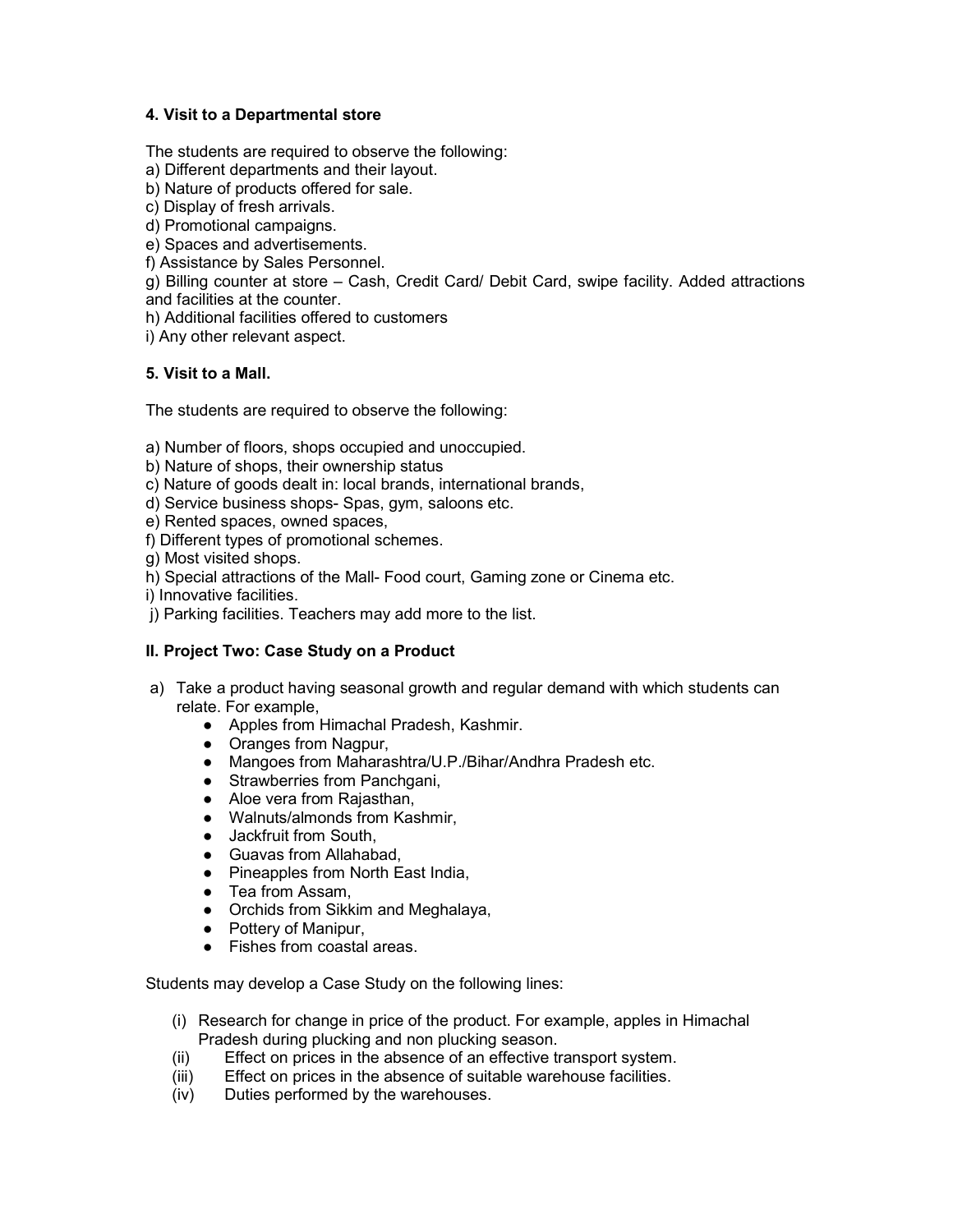(v) Demand and supply situation of the product during harvesting season, prices near the place of origin and away.

Students may be motivated to find out the importance of producing and selling these products and their processed items along with the roles of Transport, Warehousing, Advertising, Banking, Insurance, Packaging, Wholesale selling, Retailing, Co-operative farming, Co-operative marketing etc.

The teacher may develop the points for other projects on similar lines for students to work on.

The teacher may assign this project as 'group' project and may give different products to different groups. It could conclude in the form of an exhibition.

### III. Project Three: Aids to Trade

Taking any one AID TO TRADE, for example Insurance and gathering information on following aspects

- 1. History of Insurance Lloyd's contribution.
- 2. Development of regulatory Mechanism.
- 3. Insurance Companies in India
- 4. Principles of Insurance.
- 5. Types of Insurance. Importance of insurance to the businessmen.
- 6. Benefits of crop, orchards, animal and poultry insurance to the farmers.

7. Terminologies used (premium, face value, market value, maturity value, surrender value) and their meanings.

8. Anecdotes and interesting cases of insurance. Reference of films depicting people

committing fraudulent acts with insurance companies.

9. Careers in Insurance.

Teachers develop such aspects for other aids to trade.

### IV. Project Four: Import /Export Procedure

Any one from the following

#### 1. Import /Export procedure

The students should identify a product of their city/country which is imported /exported. They are required to find the details of the actual import/export procedure. They may take help from the Chambers of Commerce, Banker, existing Importers/Exporters, etc.

They should find details of the procedure and link it with their Text knowledge.

The specimens of documents collected should be pasted in the Project file with a brief description of each. They may also visit railway godowns/dockyards/ transport agencies and may collect pictures of the same.

Presentation and submission of project report.

At the end of the stipulated term, each student will prepare and submit his/her project report. Following essentials are required to be fulfilled for its preparation and submission.

1. The total project will be in a file format, consisting of the recordings of the value of shares and the graphs.

- 2. The project will be handwritten.
- 3. The project will be presented in a neat folder.
- 4. The project report will be developed in the following sequence-
	- $\Box$  Cover page should project the title, student information, school and year.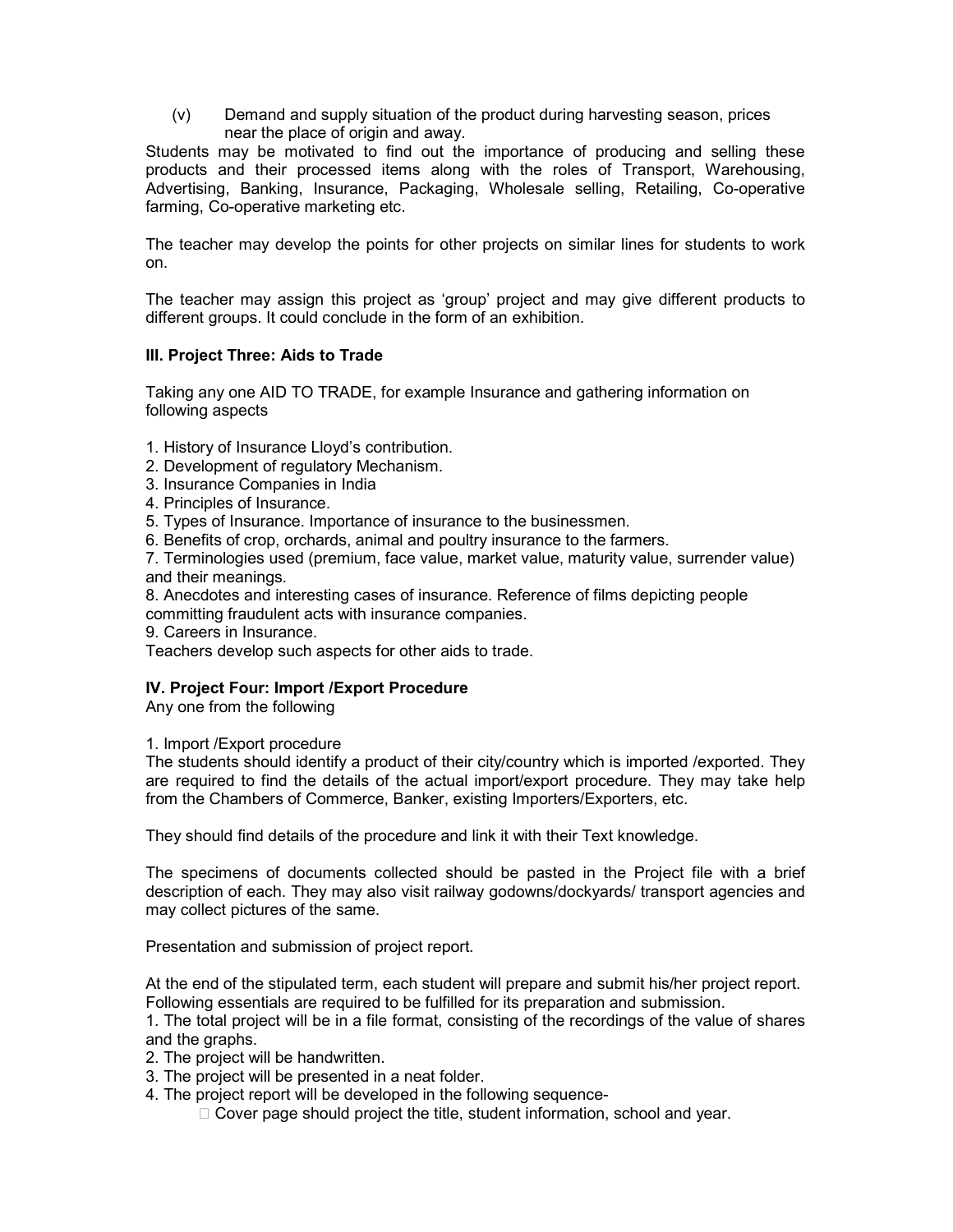$\Box$  List of contents.

 $\Box$  Acknowledgements and preface (acknowledging the institution, the news papers read, T.V. channels viewed, places visited and persons who have helped).  $\Box$  Introduction.

 $\Box$  Topic with suitable heading.

 $\Box$  Planning and activities done during the project, if any.

 $\Box$  Observations and findings while conducting the project.

 $\Box$  News paper clippings to reflect the changes of share prices.

 $\Box$  Conclusions (summarised suggestions or findings, future scope of study).

□ Appendix (if needed).

 $\Box$  Teachers report.

 $\Box$  Teachers will initial preface page.

 $\Box$  At the completion of the evaluation of the project, it will be punched in the centre so that the report cannot be reused but is available for reference only.

 $\Box$  The projects will be returned after evaluation. The school may keep the best projects.

### V. Project Five: A visit to any State Emporium (other than your school state).

The purpose of this project is that it leads to -

 $\Box$  Development of deeper understanding of the diversity of products in the states like Assam, Tripura, Nagaland, Mizoram, Manipur, Meghalaya, Sikkim, Arunachal Pradesh, Jammu and Kashmir, Kerala, Chhattisgarh, Telangana, Andhra Pradesh and other states of the country.

 $\Box$  Sensitization and orientation of students about other states, their trade, business and commerce,

 $\Box$  Understanding the cultural and socio-economic aspects of the state by the students,

 $\Box$  Developing the understanding of role of folk art, artisanship and craftsmanship of the state in its growth and economic development

 $\Box$  Understanding the role of gifts of nature and natural produce in the development of trade, business and commerce

 $\Box$  Understanding the role of vocational skills and abilities on the livelihood of artisans/ craftsman

 $\Box$  Understanding of entrepreneurial skills and abilities of the artisans/craftsman

 $\Box$  Understanding of the unemployment problem of the state and role of art and craft of the state in generating employment opportunities

□ Value aspect -

 $\Box$  Sense of gratitude - by appreciating the contributions made by others in the betterment of our lives

 $\Box$  Appreciating the dignity of work

□ Sensitivity towards social, cultural, ethical and religious differences Benefits of social harmony and peace

 $\Box$  Understanding and appreciating the unity in diversity in India

 $\Box$  Appreciating differences in race, skin colour, languages, religion, habits, festivals, clothing coexistence

### Presentation and Submission of Project Report

At the end of the stipulated term, each student will prepare and submit his/her project report.

Following essentials are required to be fulfilled for its preparation and submission.

1. Nature of the business organisation (emporium)

2. Determinants for location of the concerned emporium

3. Is the space rented or owned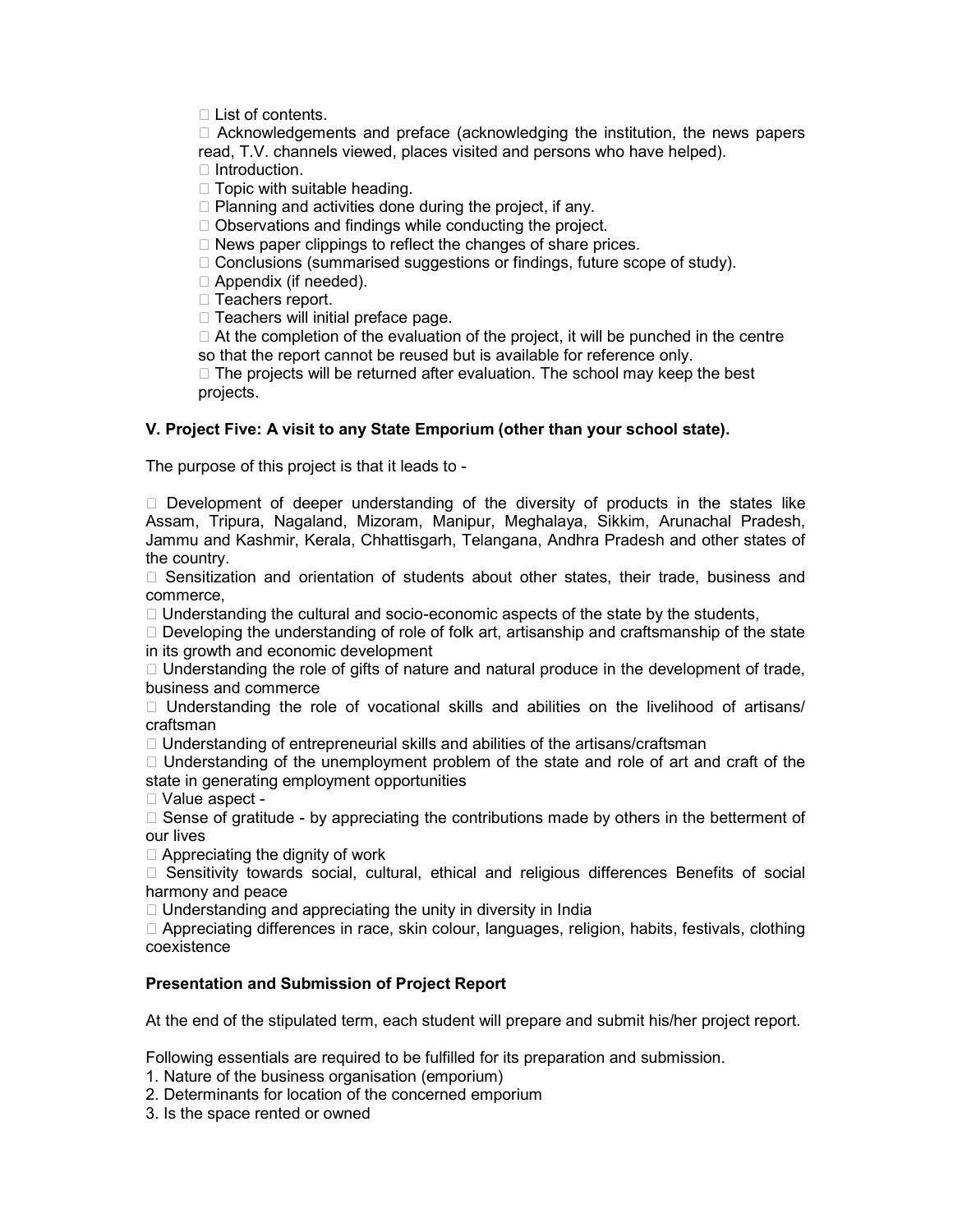4. Nature of the goods dealt in

5. Sources of merchandise of the emporium

6. Role of co-operative societies in the manufacturing and/or marketing of the merchandise

7. Role of gifts of nature or natural produce in the development of goods/merchandise

8. Types of buyers and sellers

9. Modes of goods dispersed, minimum quantity sold and type of carrying bag or package used for delivery of the products sold

10. Factors determining the pricing at the emporium

11. Comparison between the prices of goods available at the emporium with the prices in the open market. Also highlight probable causes of variations if any.

12. Kind of raw material available naturally, used in making the products

- 13. The technique used in making the products i.e., hand made or machine made
- 14. Has the child labour being used in making the products sold at the emporium
- 15. Are the products eco-friendly, in terms of manufacturing, disposal and packing
- 16. Seasonal factors if any affecting the business of the emporium
- 17. Weekly/ Monthly non-working days
- 18. Mode of billing and payments Cash, Credit Card/ Debit Card, Swipe facility.
- 19. Does the emporium sell its merchandise in installment / deferred payment basis
- 20. Do they provide home delivery and after sales services?
- 21. Different types of promotional campaigns / schemes
- 22. Assistance by Sales Personnel
- 23. Export orientation of this emporium and procedure used
- 24. Policies related to damaged/ returned goods
- 25. Any government facility available to the emporium
- 26. Warehousing facilities available / availed
- 27. Impact of tourism on the business of emporium
- 28. Additional facility offered to customers
- 29. Any Corporate Social Responsibility (CSR) assumed by the emporium
- 30. Contribution made by the emporium to its locality

## CLASS XII

#### The teacher should help students to identify any one project from the given topics.

#### Students are supposed to select one unit out of four and are required to make only ONE project from the selected unit.

20 marks assigned for Project Work will be divided into two terms for 10 marks each.

#### I. Project One: Elements of Business Environment

The teachers should help the students in selecting any one element of the following:

1. Changes witnessed over the last few years on mode of packaging and its economic impact. The teacher may guide the students to identify the following changes:

a) The changes in transportation of fruits and vegetables such as cardboard crates being used in place of wooden crates, etc. Reasons for above changes.

b) Milk being supplied in glass bottles, later in plastic bags and now in tetrapack and through vending machines.

c) Plastic furniture [doors and stools] gaining preference over wooden furniture.

d) The origin of cardboard and the various stages of changes and growth.

- e) Brown paper bags packing recycled paper bags to plastic bags and cloth bags.
- f) Reuse of packaging [bottles, jars and tins] to attract customers for their products.
- g) The concept of pyramid packaging for milk.
- h) Cost being borne by the consumer/manufacturer.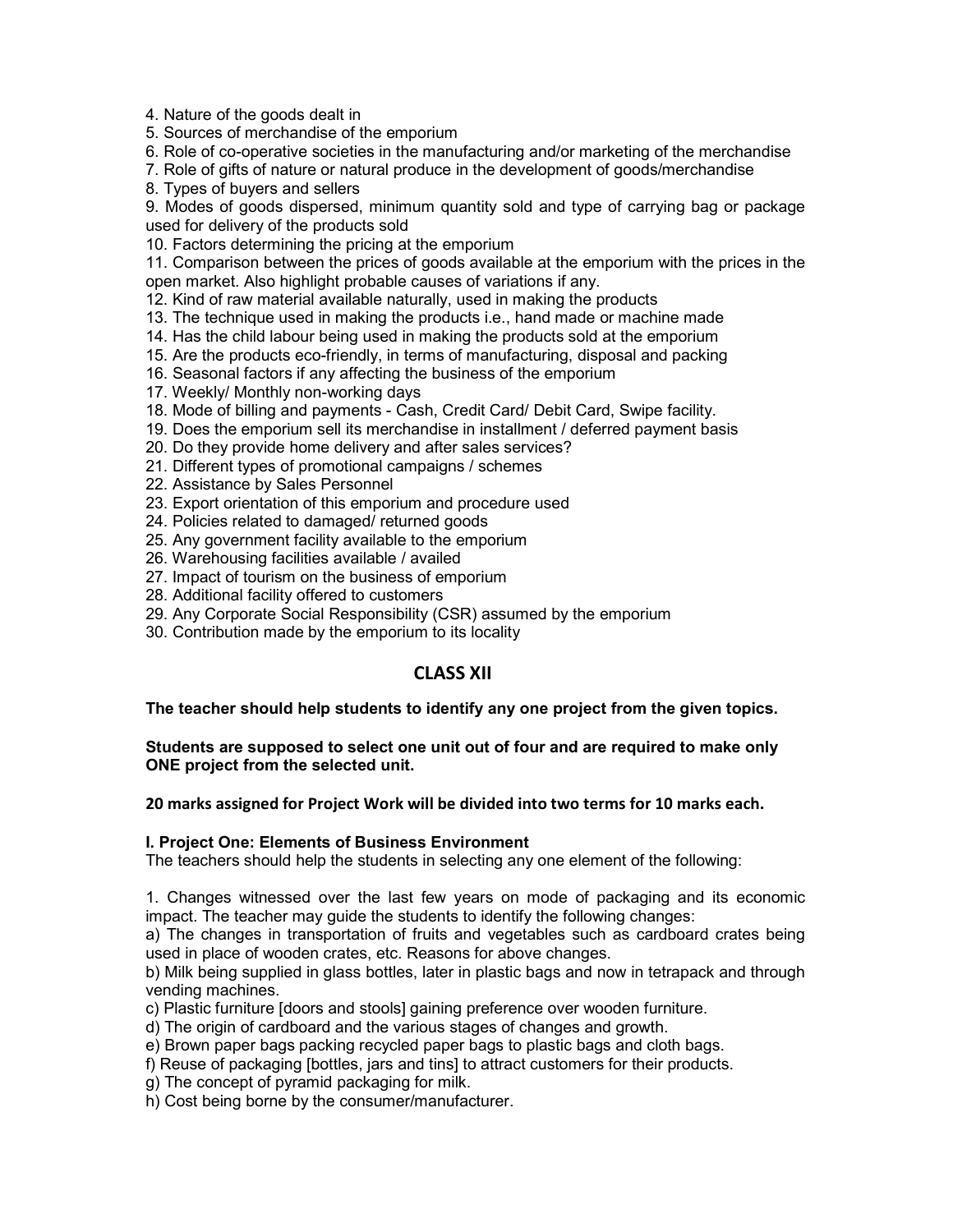i) Packaging used as means of advertisements.

2. The reasons behind changes in the following:

Coca – Cola and Fanta in the seventies to Thumbs up and Campa Cola in the eighties to Pepsi and Coke in the nineties.

The teacher may guide the students to the times when India sold Coca Cola and Fanta which were being manufactured in India by the foreign companies.

The students may be asked to enquire about

- a) Reasons for stopping the manufacturing of the above mentioned drinks in India THEN.
- b) The introduction of Thums up and Campa cola range.
- c) Re-entry of Coke and introduction of Pepsi in the Indian market.
- d) Factors responsible for the change.

e) Other linkages with the above.

- f) Leading brands and the company having the highest market share.
- g) Different local brands venturing in the Indian market.
- h) The rating of the above brands in the market.
- i) The survival and reasons of failure in competition with the international brands.
- j) Other observations made by the students

The teacher may develop the following on the above lines

3. Changing role of the women in the past 25 years relating to joint families, nuclear families, women as bread earners of the family, changes in the requirement trend of mixers, washing machines, microwave and standard of living.

4. The changes in the pattern of import and export of different Products.

5. The trend in the changing interest rates and their effect on savings.

6. A study on child labour laws, its implementation and consequences.

7. The state of 'anti plastic campaign,' the law, its effects and implementation.

8. The laws of mining /setting up of industries, rules and regulations, licences required for running that business.

9. Social factors affecting acceptance and rejection of an identified product. (Dish washer, Atta maker,etc)

10. What has the effect of change in the environment on the types of goods and services? The students can take examples like:

a) Washing machines, microwaves, mixers and grinder.

b) Need for crèche, day care centre for young and old.

c) Ready to eat food, eating food outside, and tiffin centres.

11. Change in the man-machine ratio with technological advances resulting in change of cost structure.

12. Effect of changes in the technological environment on the behaviour of employees.

### II. Project Two: Principles of Management

The students are required to visit any one of the following:

- 1. A departmental store.
- 2. An Industrial unit.
- 3. A fast food outlet.

4. Any other organisation approved by the teacher.

They are required to observe the application of the general Principles of management advocated by Fayol.

Fayol's principles

- 1. Division of work.
- 2. Unity of command.
- 3. Unity of direction.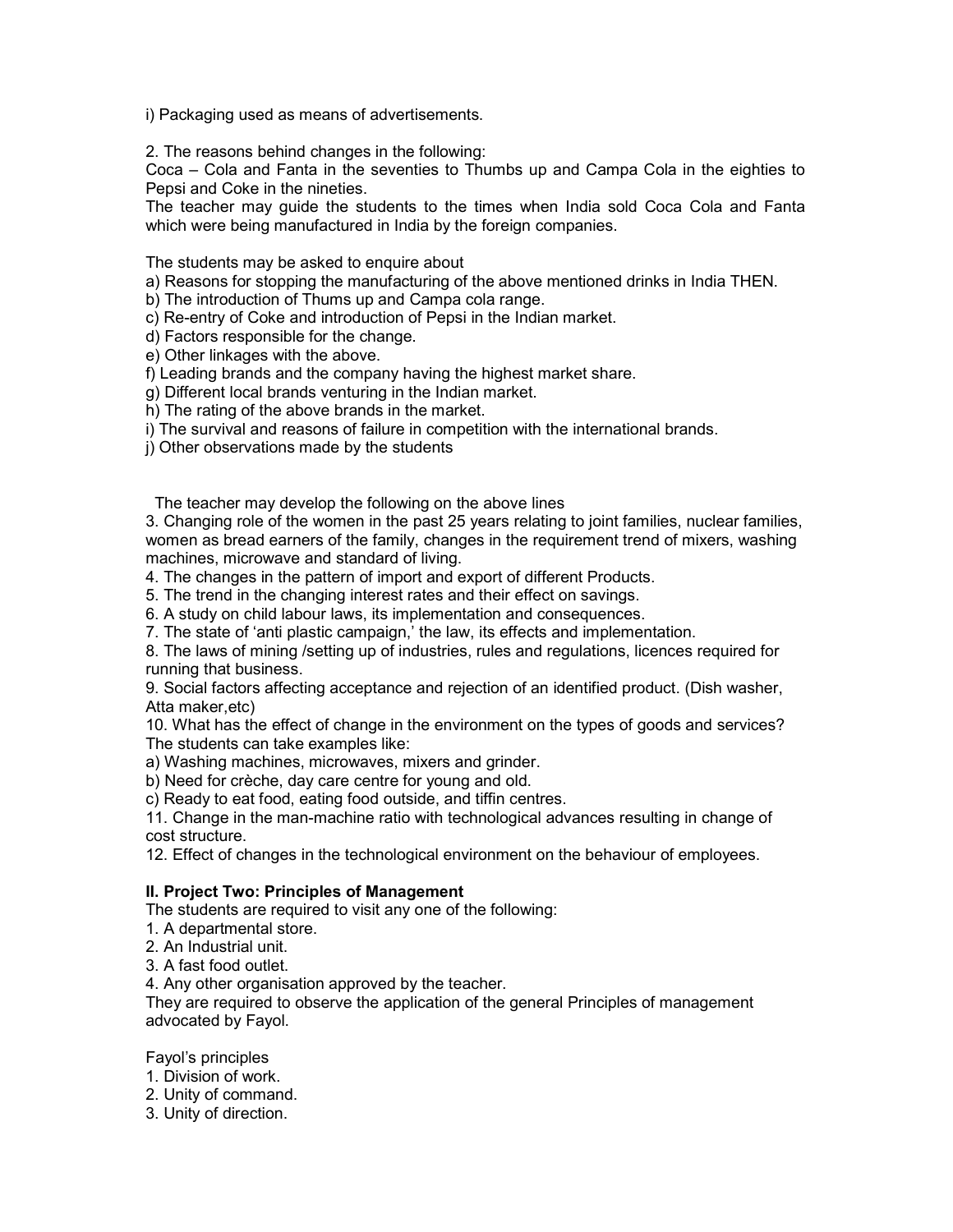- 4. Scalar chain
- 5. Espirit de corps
- 6. Fair remuneration to all.
- 7. Order.
- 8. Equity.
- 9. Discipline
- 10. Subordination of individual interest to general interest.
- 11. Initiative.
- 12. Centralisation and decentralisation.
- 13. Stability of tenure.

## OR

They may enquire into the application of scientific management techniques by F.W. Taylor in the unit visited.

Scientific techniques of management.

- 1. Functional foremanship.
- 2. Standardisation and simplification of work.
- 3. Method study.
- 4. Motion Study.
- 5. Time Study.
- 6. Fatigue Study
- 7. Differential piece rate plan.

## Tips to teacher

(i) The teacher may organize this visit.

(ii) The teacher should facilitate the students to identify any unit of their choice and guide them to identify the principles that are being followed.

(iii) Similarly they should guide the students to identify the techniques of scientific

management implemented in the organisation.

(iv) It may be done as a group activity.

(v) The observations could be on the basis of

- □ The different stages of division of work resulting to specialisation.
- $\Box$  Following instructions and accountability of subordinates to higher authorities.
- $\Box$  Visibility of order and equity in the unit.
- $\Box$  Balance of authority and responsibility.

 $\Box$  Communication levels and pattern in the organisation.

 $\Box$  Methods and techniques followed by the organisation for unity of direction and coordination amongst all.

- $\Box$  Methods of wage payments followed. The arrangements of fatigue study.
- $\square$  Derivation of time study.
- $\Box$  Derivation and advantages of method study.
- $\Box$  Organisational chart of functional foremanship.
- $\Box$  Any other identified in the organisation

vi. It is advised that students should be motivated to pick up different areas of visit. As presentations of different areas in the class would help in better understanding to the other students.

vii. The students may be encouraged to develop worksheets. Teachers should help students to prepare observation tools to be used for undertaking the project.

Examples; worksheets, questionnaires, interviews and organisational charts etc.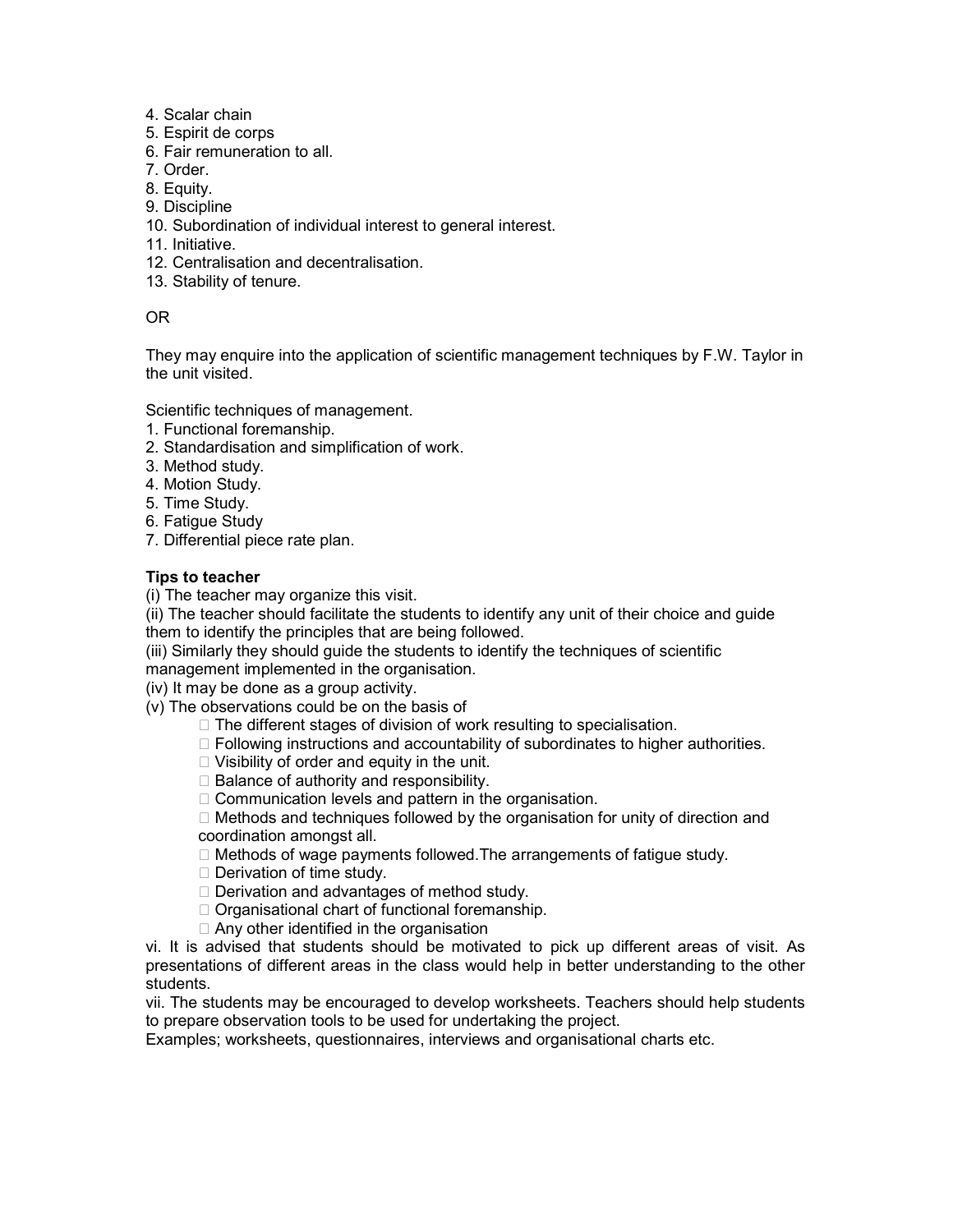#### III. Project Three: Stock Exchange

The purpose of this project is to teach school students the values of investing and utilising the stock market. This project also teaches important lessons about the economy, mathematics and financial responsibility.

The basis of this project is to learn about the stock market while investing a specified amount of fake money in certain stocks. Students then study the results and buy and sell as they see fit.

This project will also guide the students and provide them with the supplies necessary to successfully monitor stock market trends and will teach students how to calculate profit and loss on stock.

The project work will enable the students to:

- $\Box$  understand the topics like sources of business finance and capital market
- $\Box$  understand the concepts used in stock exchange
- $\Box$  inculcate the habit of watching business channels, reading business

journals/newspapers and seeking information from their elders.

The students are expected to:

a) Develop a brief report on History of Stock Exchanges in India. (your country)

b) Prepare a list of at least 25 companies listed on a Stock Exchange.

c) To make an imaginary portfolio totalling a sum of Rs. 50,000 equally in any of the 5 companies of their choice listed above over a period of twenty working days.

The students may be required to report the prices of the stocks on a daily basis and present it diagrammatically on the graph paper.

 $\Box$  They will understand the weekly holidays and the holidays under the Negotiable Instruments Act.

They will also come across terms like closing prices, opening prices, etc.

 $\Box$  During this period of recording students are supposed to distinctively record the daily and starting and closing prices of the week other days under the negotiable instrument act so that they acquire knowledge about closing and opening prices.

 $\Box$  The students may conclude by identifying the causes in the fluctuations of prices. Normally it would be related to the front page news of the a business journal, for example,

- □ Change of seasons.
- □ Festivals.
- $\Box$  Spread of epidemic.
- $\Box$  Strikes and accidents
- $\Box$  Natural and human disasters.
- □ Political environment.
- $\Box$  Lack of faith in the government policies.
- $\Box$  Impact of changes in government policies for specific industry.
- $\Box$  International events.
- □ Contract and treaties at the international scene.
- $\Box$  Relations with the neighbouring countries.
- □ Crisis in developed countries, etc.

The students are expected to find the value of their investments and accordingly rearrange their portfolio. The project work should cover the following aspects;

1. Graphical presentation of the share prices of different companies on different dates.

2. Change in market value of shares due to change of seasons, festivals, natural and human disasters.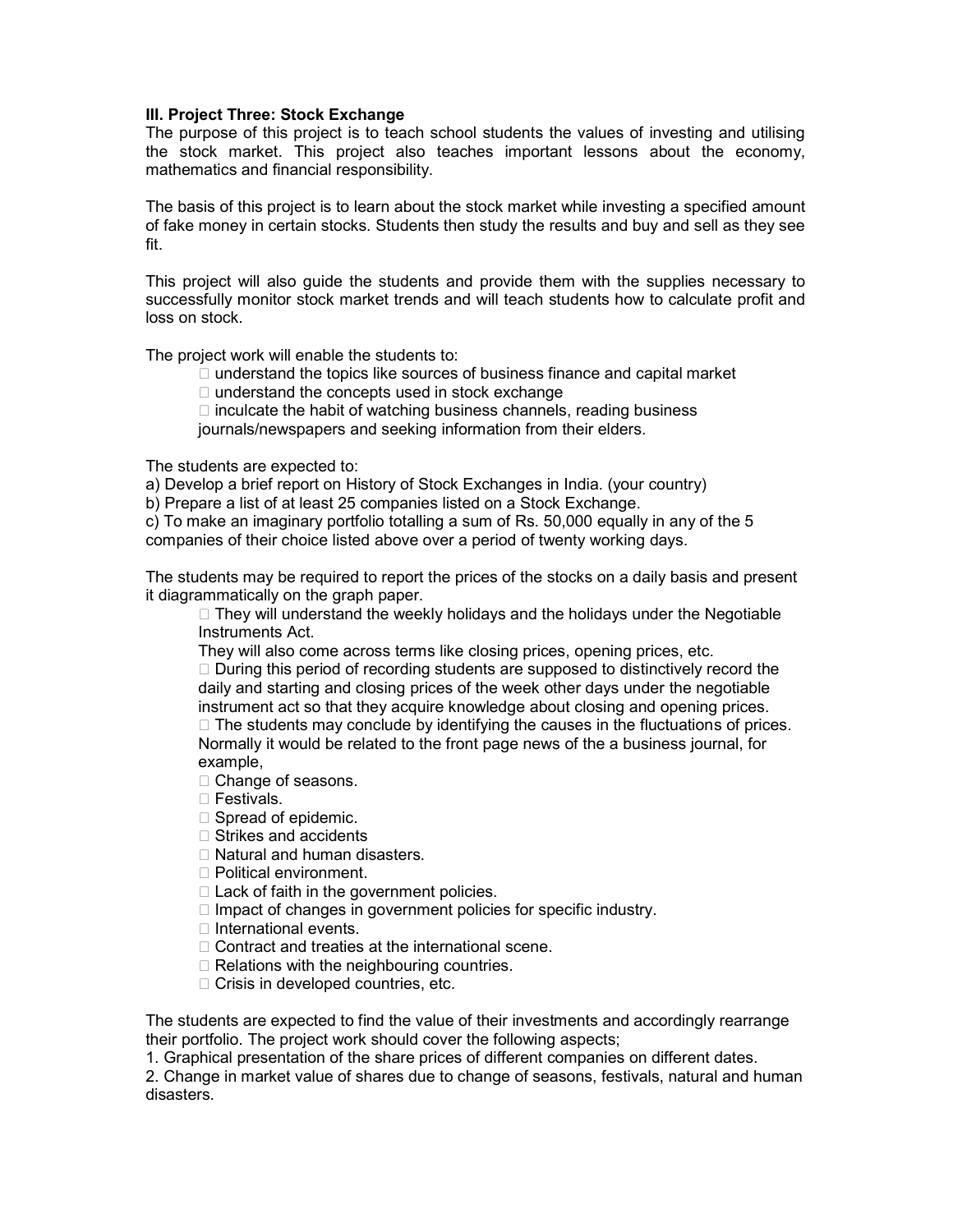3. Change in market value of shares due to change in political environment/ policies of various countries/crisis in developed countries or any other reasons

4. Identify the top ten companies out of the 25 selected on the basis of their market value of shares.

It does not matter if they have made profits or losses.

# IV. Project Four: Marketing

- 1. Adhesives
- 2. Air conditioners
- 3. Baby diapers
- 4. Bathing Soap
- 5. Bathroom cleaner
- 6. Bike
- 7. Blanket
- 8. Body Spray
- 9. Bread
- 10. Breakfast cereal
- 11. Butter
- 12. Camera
- 13. Car
- 14. Cheese spreads
- 15. Chocolate
- 16. Coffee
- 17. Cosmetology product
- 18. Crayons
- 19. Crockery
- 20. Cutlery
- 21. Cycle
- 22. DTH
- 23. Eraser
- 24. e-wash
- 25. Fairness cream
- 26. Fans
- 27. Fruit candy
- 28. Furniture
- 29. Hair Dye
- 30. Hair Oil
- 31. Infant dress
- 32. Inverter
- 33. Jams
- 34. Jeans
- 35. Jewellery
- 36. Kurti
- 37. Ladies bag
- 38. Ladies footwear
- 39. Learning Toys
- 40. Lipstick
- 41. Microwave oven
- 42. Mixers
- 43. Mobile
- 44. Moisturizer
- 45. Music player
- 46. Nail polish
- 47. Newspaper
- 48. Noodles
- 49. Pen
- 50. Pen drive
- 51. Pencil
- 52. Pickles
- 53. Razor
- 54. Ready Soups
- 55. Refrigerator
- 56. RO system
- 57. Roasted snacks
- 58. Salt
- 59. Sarees
- 
- 60. Sauces/ Ketchup
- 61. Shampoo
- 62. Shaving cream
- 63. Shoe polish
- 64. Shoes
- 65. Squashes
- 66. Suitcase/ airbag
- 67. Sunglasses
- 68. Tea
- 69. Tiffin Wallah
- 70. Toothpaste
- 71. Wallet
- 72. Washing detergent
- 73. Washing machine
- 74. Washing powder
- 75. Water bottle
- 76. Water storage tank
- 77. Wipes

Any more as suggested by the teacher.

The teacher must ensure that the identified product should not be items whose consumption/use is discouraged by the society and government like alcohol products/pan masala and tobacco products, etc.

Identify one product/service from the above which the students may like to manufacture/provide [pre-assumption].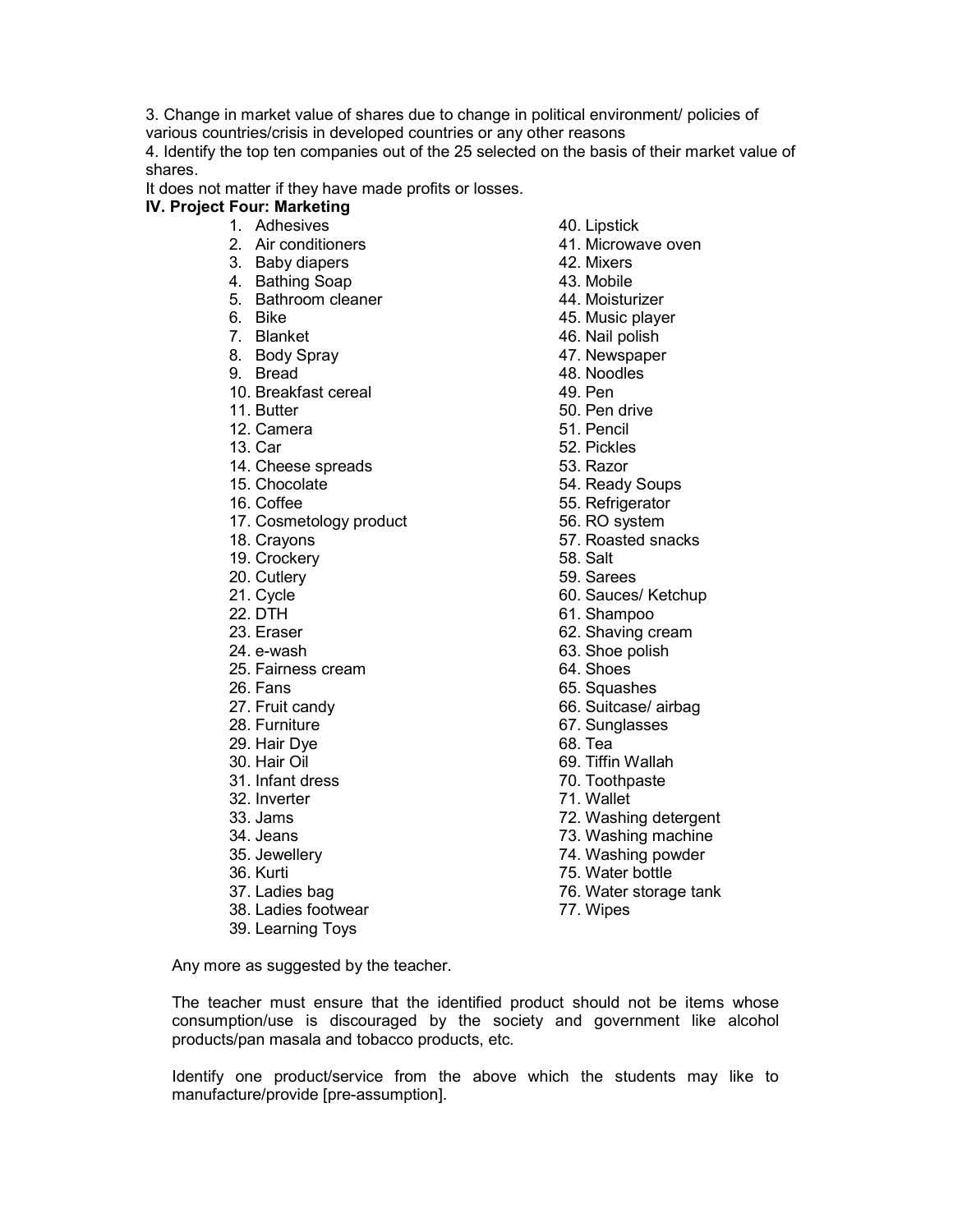Now the students are required to make a project on the identified product/service keeping in mind the following:

1. Why have they selected this product/service?

- 2. Find out '5' competitive brands that exist in the market.
- 3. What permission and licences would be required to make the product?
- 4. What are your competitors' Unique Selling Propositions?[U.S.P.]?
- 5. Does your product have any range of details?
- 6. What is the name of your product?
- 7. Enlist its features.
- 8. Draw the 'Label' of your product.
- 9. Draw a logo for your product.
- 10. Draft a tagline.
- 11. What is the selling price of your competitor's product?
- (i) Selling price to consumer
- (ii) Selling price to retailer
- (iii) Selling price to wholesaler

What is the profit margin in percentage to the

- □ Manufacturer.
- Wholesaler.
- Retailer.
- 12. How will your product be packaged?
- 13. Which channel of distribution are you going to use? Give reasons for selection?
- 14. Decisions related to warehousing, state reasons.
- 15. What is going to be your selling price?
	- (i) To consumer
	- (ii) To retailer
	- (iii) To wholesaler
- 16. List 5 ways of promoting your product.
- 17. Any schemes for
	- (i) The wholesaler
	- (ii) The retailer
	- (iii) The consumer
- 18. What is going to be your 'U.S.P?
- 19. What means of transport will you use and why?
- 20. Draft a social message for your label.
- 21. What cost effective techniques will you follow for your product?
- 22. What cost effective techniques will you follow for your promotion plan?
- At this stage the students will realise the importance of the concept of marketing mix
- and the necessary decision regarding the four P's of marketing.
	- □ Product
	- □ Place
	- □ Price
	- $\Box$  Promotion

On the basis of the work done by the students the project report should include the following:

1. Type of product /service identified and the (consumer/industries) process involved therein.

- 2. Brand name and the product.
- 3. Range of the product.
- 4. Identification mark or logo.
- 5. Tagline.
- 6. Labelling and packaging.
- 7. Price of the product and basis of price fixation.